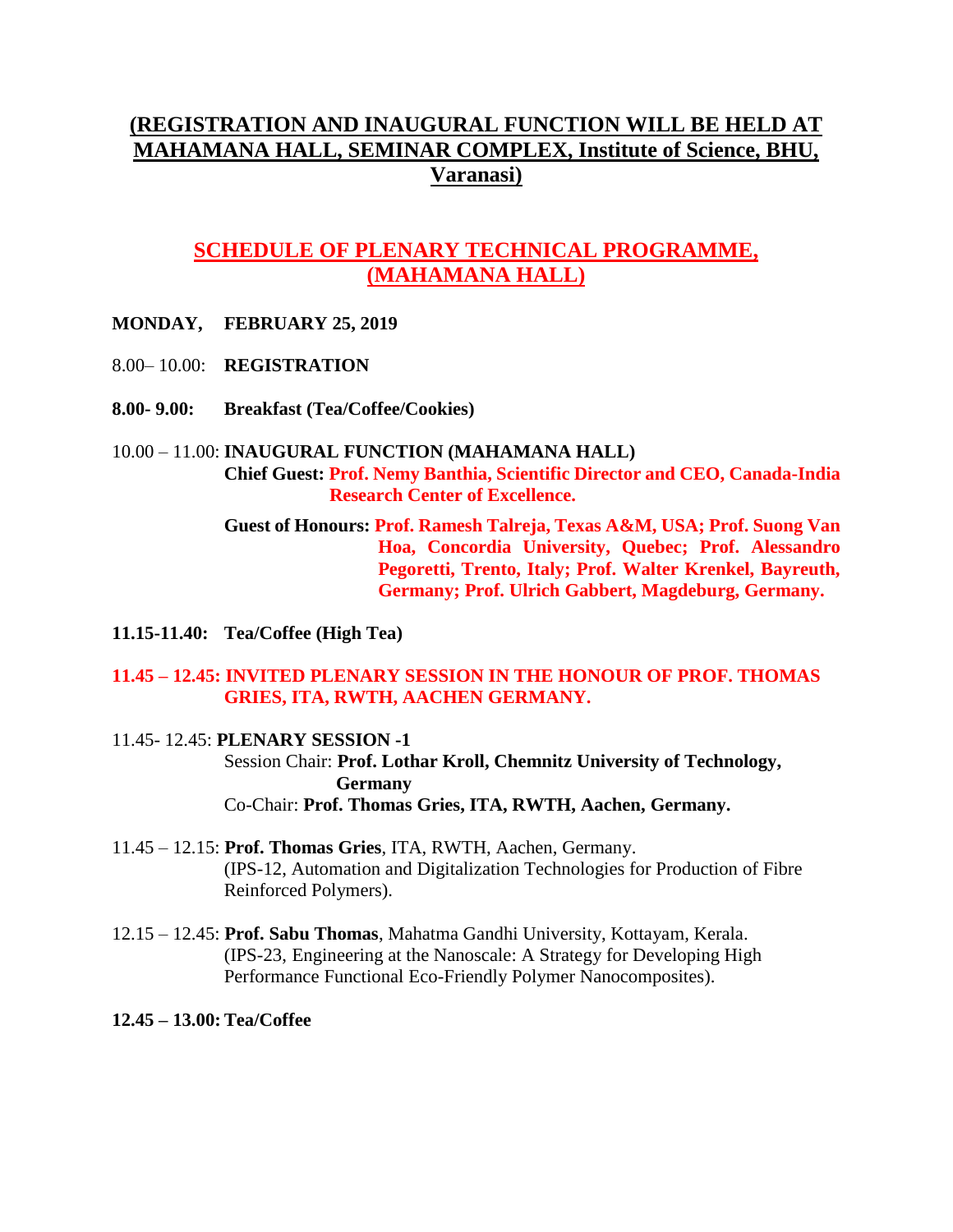- **13.00-14.15: INVITED PLENARY SESSION IN THE HONOUR OF PROF. LOTHAR KROLL, CHEMNITZ UNIVERSITY OF TECHNOLOGY, GERMANY AND PROF. ALESSANDRO PEGORETTI, UNIVERSITY OF TRENTO, ITALY.**
- 13.00- 14.15: **PLENARY SESSION -2** Session Chair: **Prof. Thomas Gries, ITA, RWTH, Aachen, Germany.** Co-Chair: **Prof. Alessandro Pegoretti, University of Trento, Italy.**
- 13.00 13.25: **Prof. Lothar Kroll**, Chemnitz University of Technology, Germany (IPS-33, Combination of basic technologies suitable for large-scale production for the resource-efficient manufacture of lightweight structures in automotive construction)
- 13.25 13.50: **Prof. Ramesh Talreja**, Texas A&M University, USA (IPS-2, Manufacturing Sensitive Design of Composite Materials for Structural Performance).
- 13.50-14.15: **Prof. Alessandro Pegoretti**, University of Trento, Italy. (IPS-18, Fused filament fabrication with polymer nanocomposites)

## **14.15 – 15.00: LUNCH**

## **15.00 – 16.00:INVITED PLENARY SESSION IN THE HONOUR OF PROF. WALTER KRENKEL, UNIVERSITY OF BAYREUTH, GERMANY.**

- 15.00- 16.00: **PLENARY SESSION -3** Session Chair: **Prof. R. N. Singh, Oklahoma State University, Tulsa, USA** Co-chair: **Prof. Bikramjit Basu**, **Indian Institute of Science, Bangalore**
- 15.00 15.30: **Prof. Walter Krenkel,** University of Bayreuth, Germany (IPS-14, Ceramic Matrix Composites: Materials für Lightweight and High Temperature Structures).
- 15.30-16.00: **Prof. Bikramjit Basu**, Indian Institute of Science, Bangalore, India. (IPS-25, Ultra-High Temperature Ceramics for Hypersonic Space Vehicles: Opportunities and Challenges)
- 16.00-16.15: **Tea/Coffee**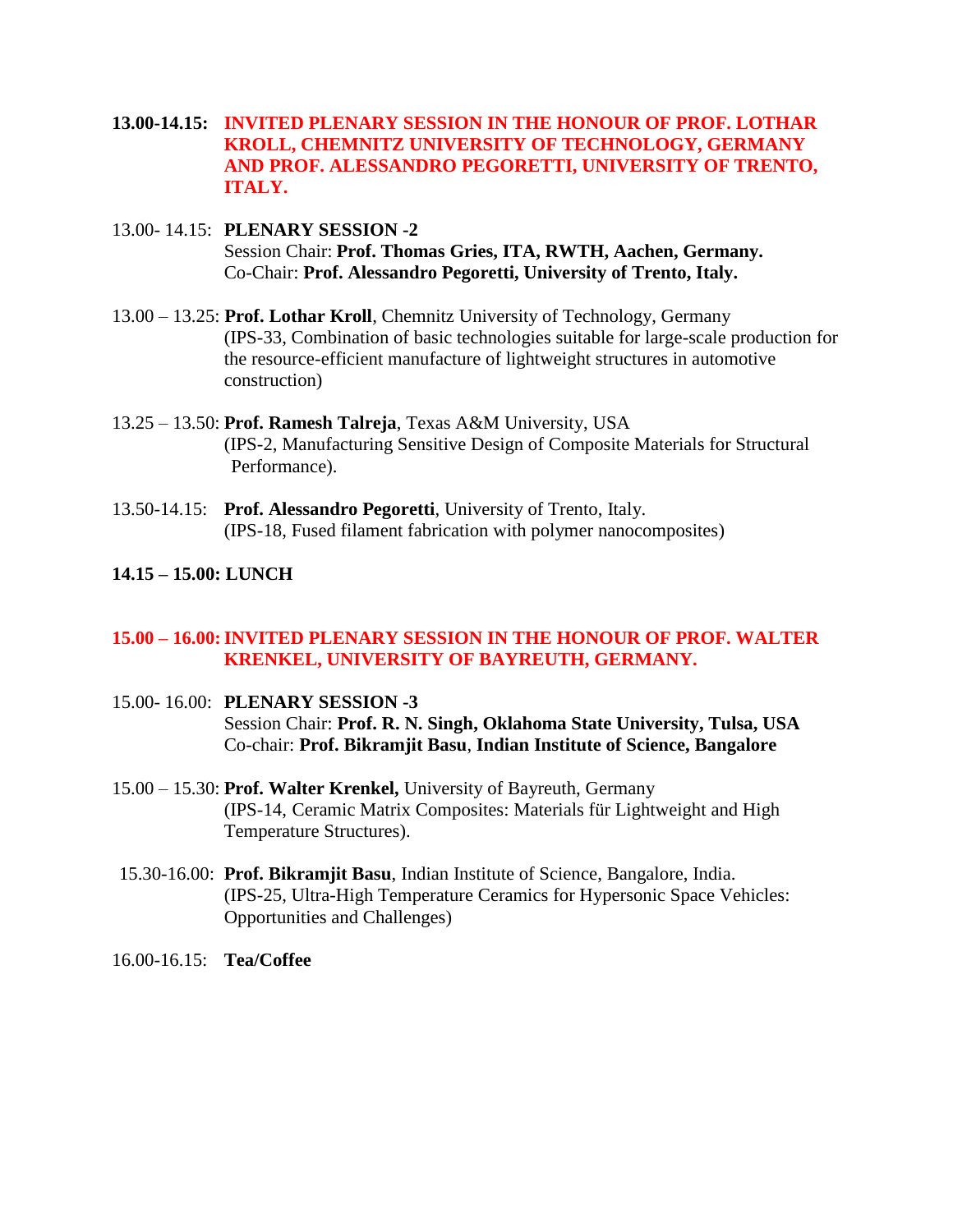## **16.15 – 17.05:INVITED PLENARY SESSION IN THE HONOUR OF PROF. MÁRIO G.S. FERREIRA, UNIVERSITY OF AVEIRO, PORTUGAL.**

- 16.15- 17.05: **PLENARY SESSION -4** Session Chair: **Prof. Walter Krenkel,** University of Bayreuth, Germany Co-chair: **Prof. Mamoru Senna,** Keio University, Japan
- 16.15-16.40: **Prof. Mário G.S. Ferreira**, University of Aveiro, Portugal (IPS-15, Multifunction Nanostructured Coatings).
- 16.40-17.05: **Prof. Mamoru Senna,** Keio University, Japan (IPS-11, Complex formation and reduction of metal oxide nanoparticles via a mechanochemical route for energy-related application).

## **17.05-17.30: Tea/Coffee**

**17.30-20.30: Free to go for Site Seen as per your wish.**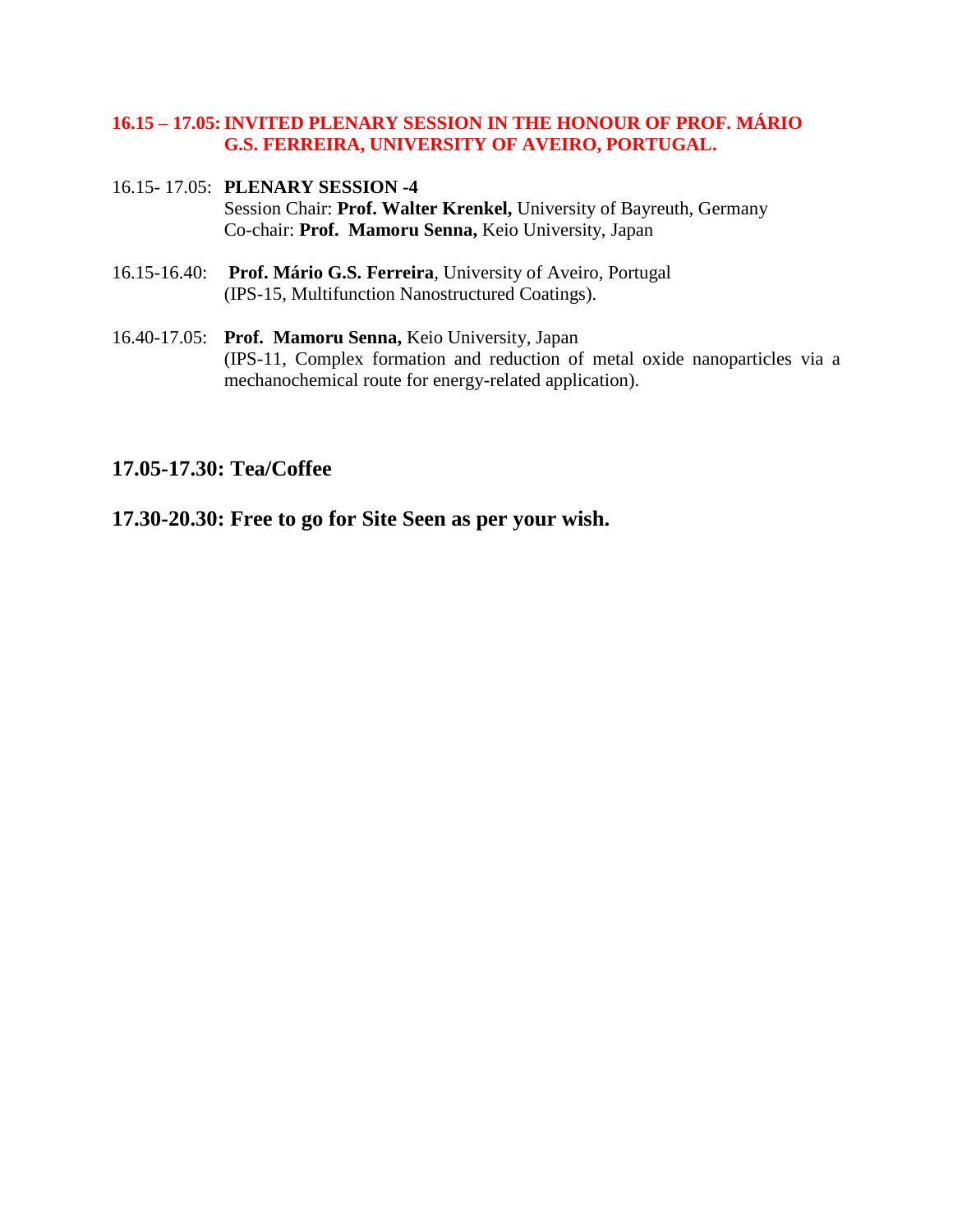# **SCHEDULE OF PLENARY TECHNICAL PROGRAMME, (MAHAMANA HALL)**

## **TUESDAY, FEBRUARY 26, 2019**

- **8.15-8.45: Breakfast (Tea/Coffee/Cookies)**
- **9.00 – 10.00: INVITED PLENARY SESSION IN THE HONOUR OF PROF. NEMKUMAR (NEMY) BANTHIA, UNIVERSITY OF BRITISH COLUMBIA, CANADA**
- 9.00- 10.00: **PLENARY SESSION -5** Session Chair: **Prof. Klaus Holshmacher, HTWK, Leipzig, Germany** Co-Chair: **Prof. Lothar Kroll, Chemnitz University of Technology, Germany**
- 9.00 9.30: **Prof. Nemkumar Banthia,** University of British Columbia, Canada (IPS-5, Adaptive and Bio-Derived Cement-Based Composites for Next Generation Smart Infrastructure).
- 9.30 10.00: **Prof. Mauro Giorcelli**, Politecnico Torino, Torino, Italy. (IPS-22, A new filler for composites: Biochar from vegetable waste).
- 10.00-10.15: **Tea/Coffee**
- **10.15-11.30: INVITED PLENARY SESSION IN THE HONOUR OF PROF. ULRICH GABBERT, OTTO VON GUERICKE UNIVERSITY OF MAGDEBURG, GERMANY AND PROF. K.E. TANNER, QUEEN MARY UNIVERSITY OF LONDON, UK.**
- **10.15-11.30: PLENARY SESSION-6** Session Chair: **Prof. Walter Krenkel, University of Bayreuth, Germany** Co-chair: **Prof. Alessandro Pegoretti, University of Trento, Italy.**
- 10.15-10.40: **Prof. Ulrich Gabbert**, Otto-Von Guericke University, Magdeburg, Germany (IPS-16, Health monitoring of safety-relevant composite structures through ultrasonic guided waves).
- 10.40 11.05: **Prof. K.E. Tanner**, Queen Mary University of London, UK. (IPS-4, Load bearing composites for bone bioactivity)
- 11.05-11.30: **Prof. Raj N. Singh**, Oklahoma State University, USA. (IPS-28, Designing Ceramic Composites for Use at High Temperatures: Current Trends and Future Prospects)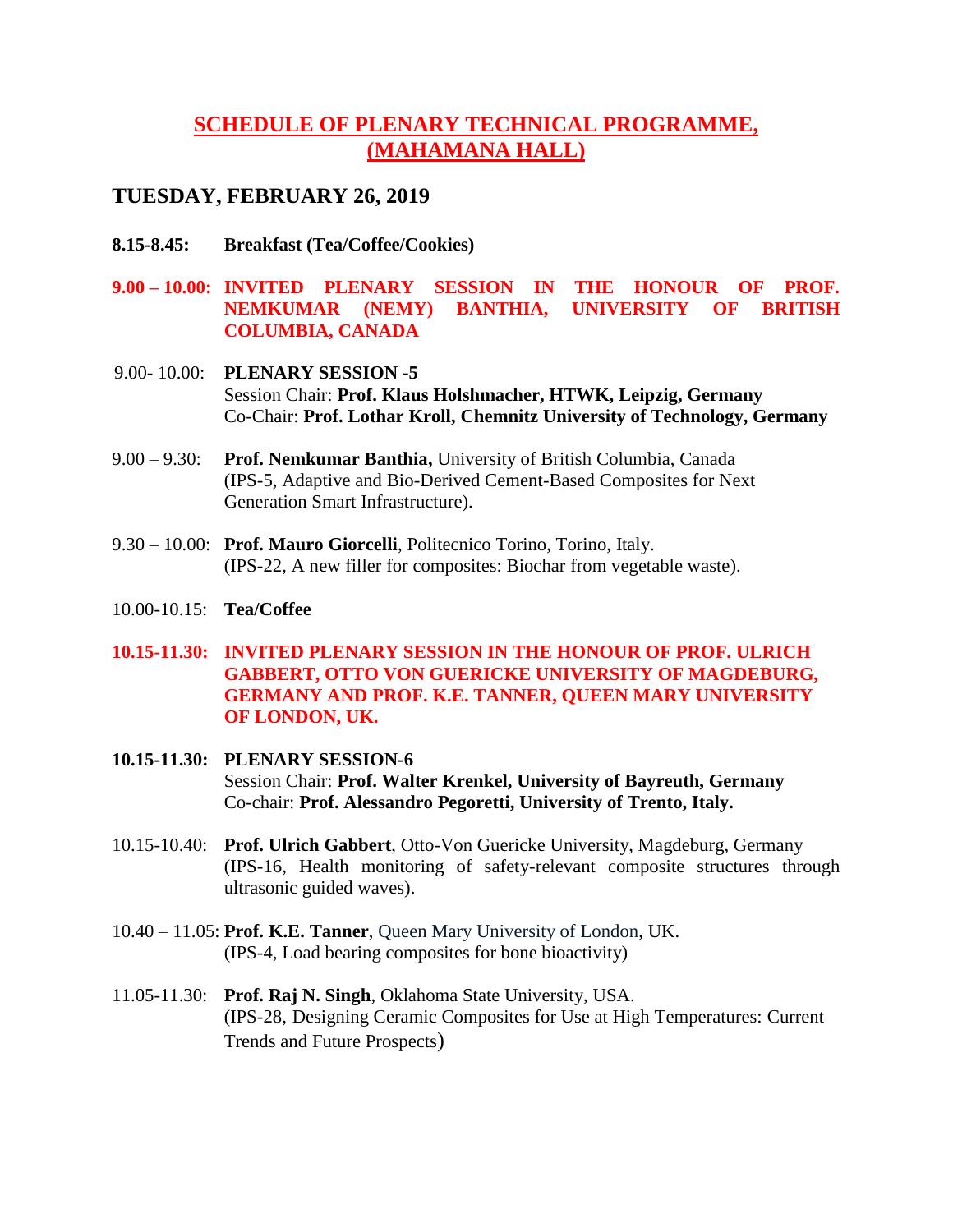### **11.30-11.35: Tea/Coffee**

### **11.35- 12.25: INVITED PLENARY SESSION IN THE HONOUR OF PROF. HOA, CONCORDIA UNIVERSITY MONTREAL, QUEBEC, CANADA.**

- **11.35- 12.25: Plenary Session-7** Session Chair: **Dr. Ajit K. Roy, AFRL, USA** Co-chair: **Dr. Hilmar Koerner, AFRL, USA**
- 11.35 -12.00: **Prof. Suong Van Hoa, Concordia University Montreal, Quebec, Canada.** (IPS-6, 4D printing of composites).
- 12.00-12.25: **Prof. Klaus Holschemacher**, Structural Concrete Institute, Leipzig, Germany (IPS-13, Carbon Concrete Composite for Precast Concrete Industry).
- 12.25-12.30: **Tea/Coffee**

## **12.30- 13.45: INVITED PLENARY SESSION IN THE HONOUR OF PROF. KLAUS HOLSCHEMACHER, STRUCTURAL CONCRETE INSTITUTE, LEIPZIG, GERMANY AND PROF. RAJ N. SINGH, OKLAHOMA STATE UNIVERSITY, USA.**

## **12.30- 13.45: Plenary Session-8** Session Chair: **Prof. Ramesh Talreja, Texas A&M University, USA** Co-chair: **Prof. Valter Carvelli**, **Politecnico di Milano, Italy.**

- 12.30-12.55: **Prof. Valter Carvelli**, Politecnico di Milano, Italy (IPS-17: Fatigue limit of textile composites: a link to quasi-static damage)
- 12.55-13.20: **Prof. O. N. Srivastava**, BHU, Varanasi, India (IPS-1, Synthesis, Growth of polymer (polyacrylamide) and carbon nanotube (MWNT, SWNT)/Graphene composites).
- 13.20-13.45: **Prof. Sekhar Chandra Ray**, University of South Africa, Johannesburg. (IPS-26, Graphene: The Wonder 2D-material of the 21st century).

**14.00 – 15.00: LUNCH**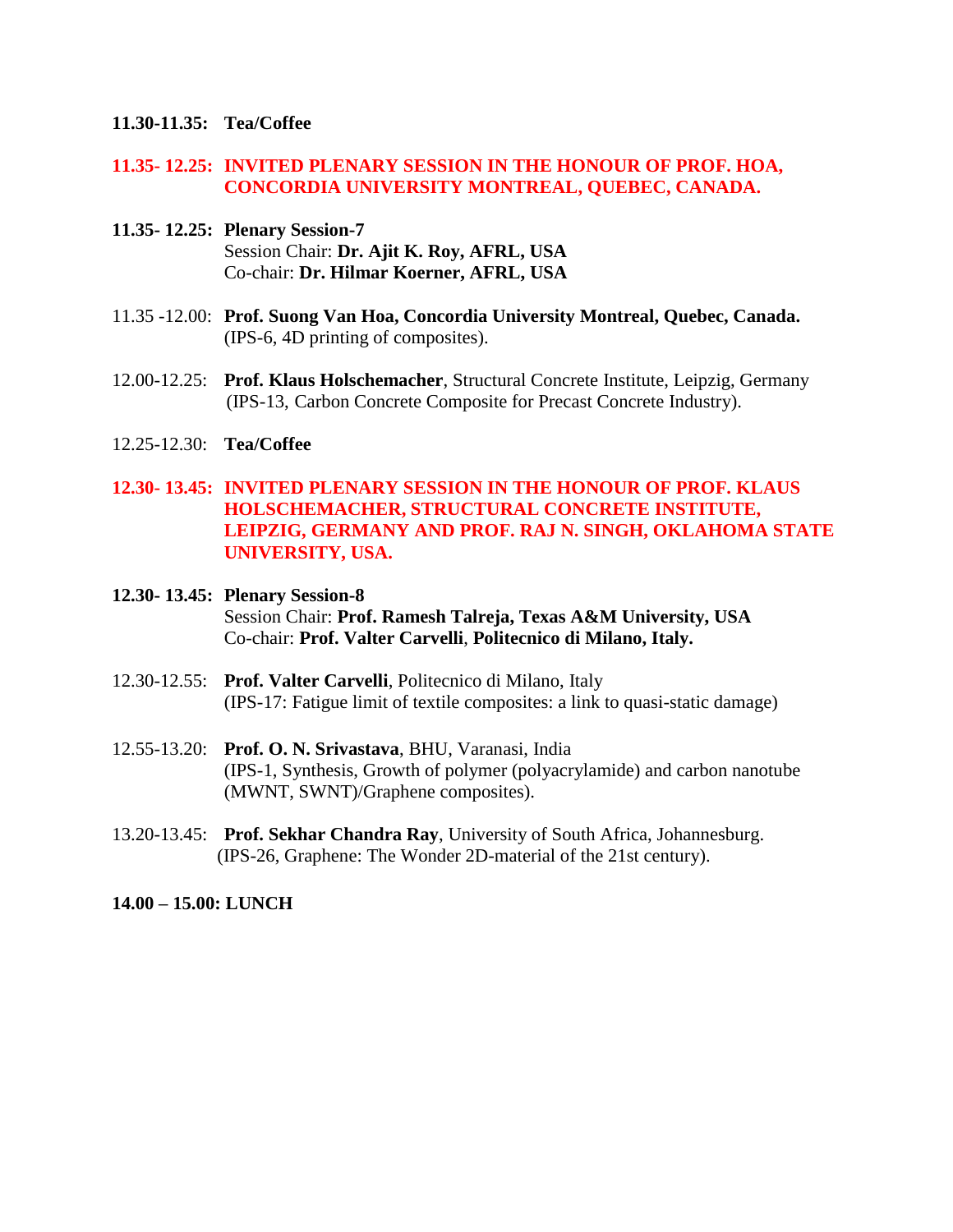## **15.00 – 16.00:INVITED PLENARY SESSION IN THE HONOUR OF PROF. RAMESH TALREJA, TEXAS A&M UNIVERSITY, USA**

### 15.00- 16.00: **PLENARY SESSION-9** Session Chair: **Prof. Suong Van Hoa, Concordia University, Quebec, Canada** Co-chair: **Prof. Mauro Giorcelli**, Politecnico Torino, Torino, Italy.

- 15.00 15.30: **Prof. Hazizan Md Akil**, Universiti Sains Malaysia, Pulau Pinang. (IPS-24: 3D Printing of Polymers and their Composites)
- 15.30-16.00: **Dr. Ajit K. Roy**, AFRL, USA. (IPS-19, Materials Innovation and Design in Fast Track)
- **16.00-16.15: Tea/Coffee**

### **16.15 – 17.05:INVITED PLENARY SESSION IN THE HONOUR OF PROF. ANDREAS T. ECHTERMEYER, NTNU TRONDHEIM NORWAY.**

### **16.15 – 17.05: Plenary Session-10**

Session Chair: **Prof. Ulrich Gabbert**, **Otto Von Guericke University, Magdeburg, Germany.**

## Co-chair: **Prof. John Summerscales**, **University of Plymouth, United Kingdom.**

- 16.15-16.40: **Prof. Andreas T. Echtermeyer**, NTNU Trondheim Norway. (IPS-7, Using multiscale modelling to describe long-term degradation of composites)
- 16.40-17.05: **Prof. John Summerscales**, University of Plymouth, United Kingdom. (IPS-35, A new rule of mixtures for natural fibre composites)

## **17.05-17.30: Tea/Coffee**

**19.00-21.00: Cultural Program followed by Dinner in Seminar Complex, Institute of Science, BHU.**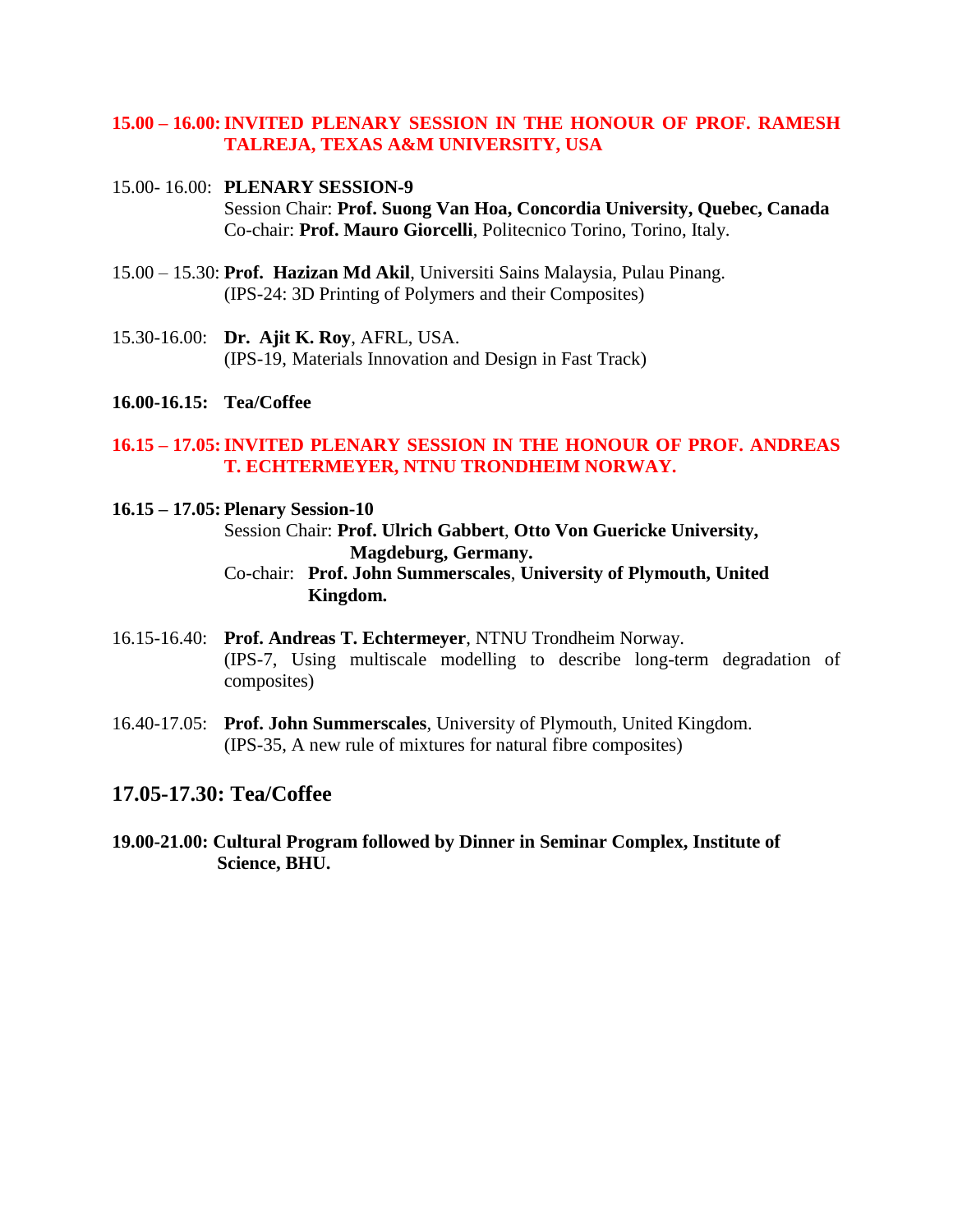# **SCHEDULE OF PLENARY TECHNICAL PROGRAMME, (MAHAMANA HALL)**

### **WEDNESDAY, FEBRUARY 27, 2019**

**8.15-8.45: Breakfast (Tea/Coffee/Cookies)**

## **9.00 – 10.25: INVITED PLENARY SESSION IN THE HONOUR OF PROF. MAMORU SENNA, KEIO UNIVERSITY, JAPAN**

- 9.00- 10.25: **PLENARY SESSION -11** Session Chair: **Prof. Ulrich Gabbert**, Otto Von Guericke University, Germany. Co-Chair: **Prof. Andreas T. Echtermeyer**, NTNU Trondheim Norway.
- 9.00 9.30: **Prof. Yogendra Prasad Yadava**, Universidade Federal de Pernambuco, Brasil (IPS-27, Development and Production of Zirconia-Titania Ceramic Coatings reinforced with Rare Earth Oxides for application in the exhaust system of gas turbines in the aerospace sector)
- 9.30-10.00: **Prof. Hom Nath Dhakal**, University of Portsmouth, UK. (IPS-20, Hybridisation approach into composites and Biocomposites for improved performance: Mechanisms, opportunities and challenges).
- 10.00-10.25: **Dr. Jeffery Baur**, AFRL, USA (IPS-32, Printable Epoxy Carbon Fiber-Reinforced Thermosetting Composites and Their Mechanical Properties)
- 10.25-10.35: **Tea/Coffee**

## **10.40 – 11.30: INVITED PLENARY SESSION IN THE HONOUR OF PROF. CHRISTOPHER C. BERNDT, SWINBURNE UNIVERSITY OF TECHNOLOGY, AUSTRALIA.**

- **10.40 – 11.30: PLENARY SESSION -12** Session Chair: **Prof. Ramesh Talreja**, Texas A&M University, USA Co-Chair: **Dr. Shashi P. Karna,** US Army Research Laboratory, USA.
- 10.40 11.05: **Prof. Christopher C. Berndt, Swinburne University of Technology, Australia** (IPS-21, Microstructural - mechanical properties relationships of thermal spray coatings).
- 11.05 -11.30: **Dr. Shashi P. Karna**, US Army Research Laboratory, USA (IPS-31, Multifunctional High Performance Power Storage Devices Using Carbonaceous Nanocomposites)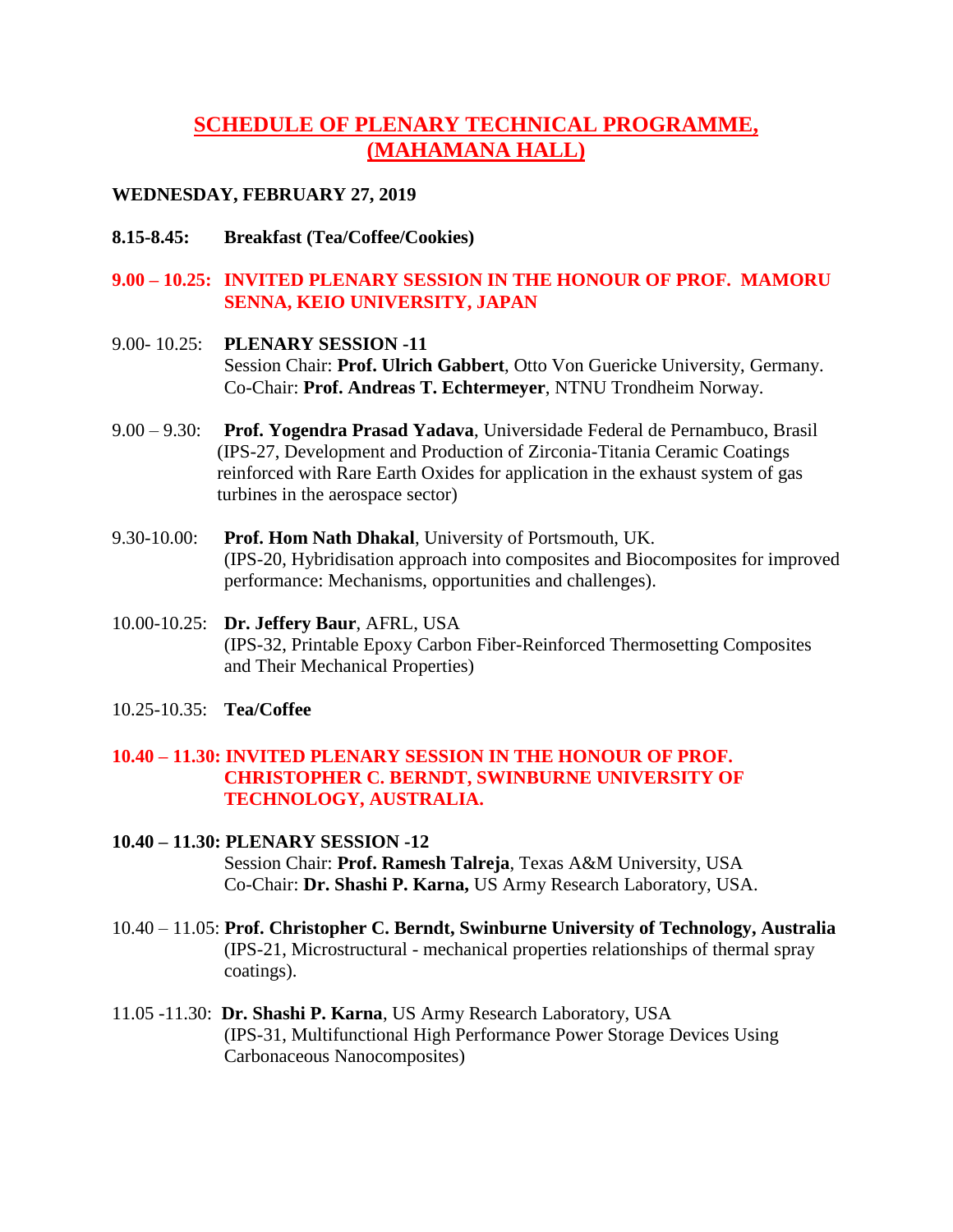**11.30-11.35: Tea/Coffee**

**13.30 – 14.30: LUNCH**

**17.00-17.30: Tea/Coffee**

**14.30-19.00: Site Seen arranged by organiser**

# **19.00-21.30: Cultural Program followed by Banquet in Swatantrata Bhawan, BHU, Varanasi.**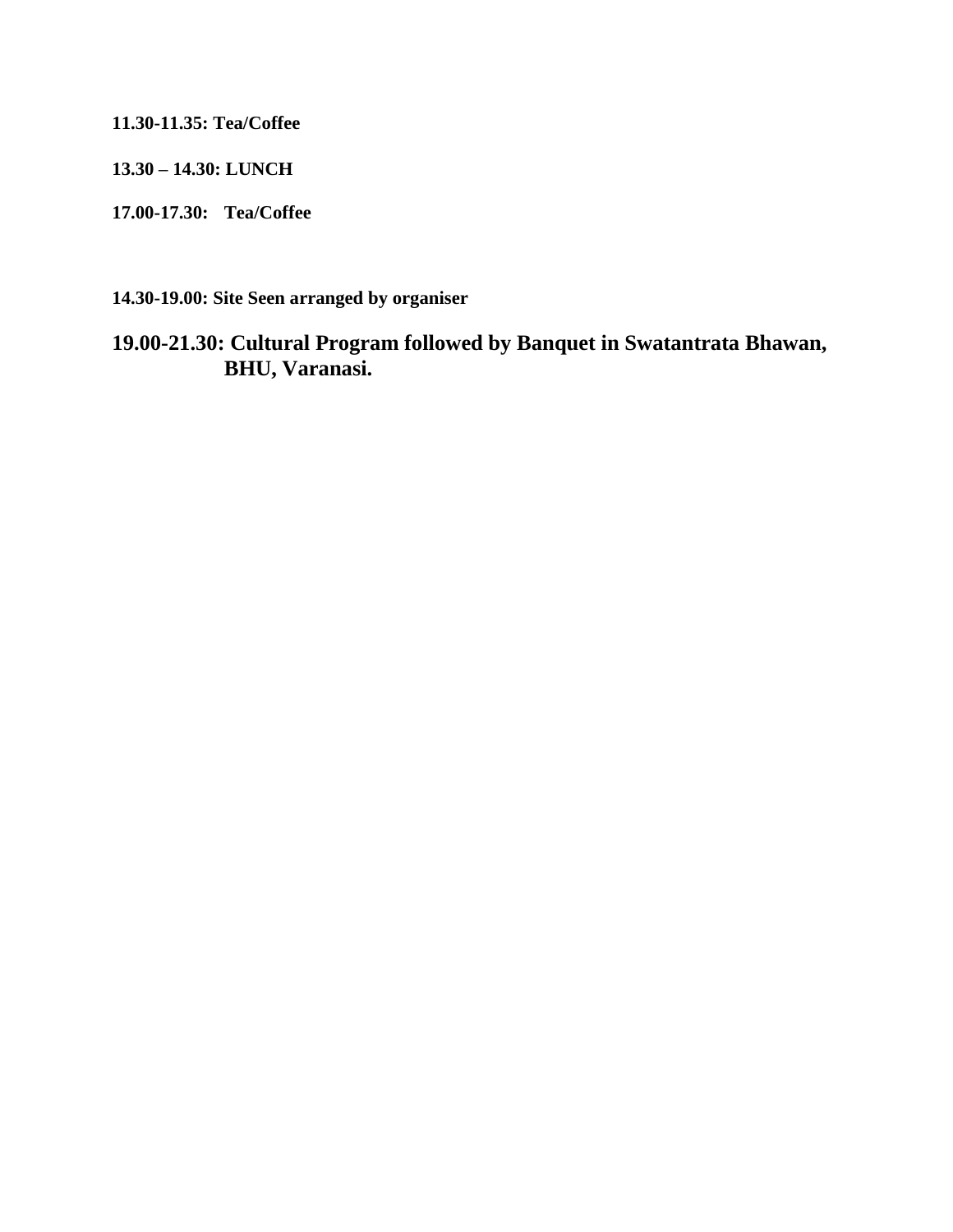## **THURSDAY, FEBRUARY 28, 2019**

**9.00-9.30: Breakfast (Tea/Coffee/Cookies)**

**11.00- 12.00: VALEDICTORY FUNCTION (MAHAMANA HALL, Seminar Complex, Institute of Science, BHU) Followed by distribution of participation certificate and distribution of best paper award**

> **Chief Guest: Prof. Walter Krenkel, University of Bayreuth, Germany. Guest of Honour: Prof. Mamoru Senna, Keio University, Japan.**

**12.00 – 12.30: High Tea**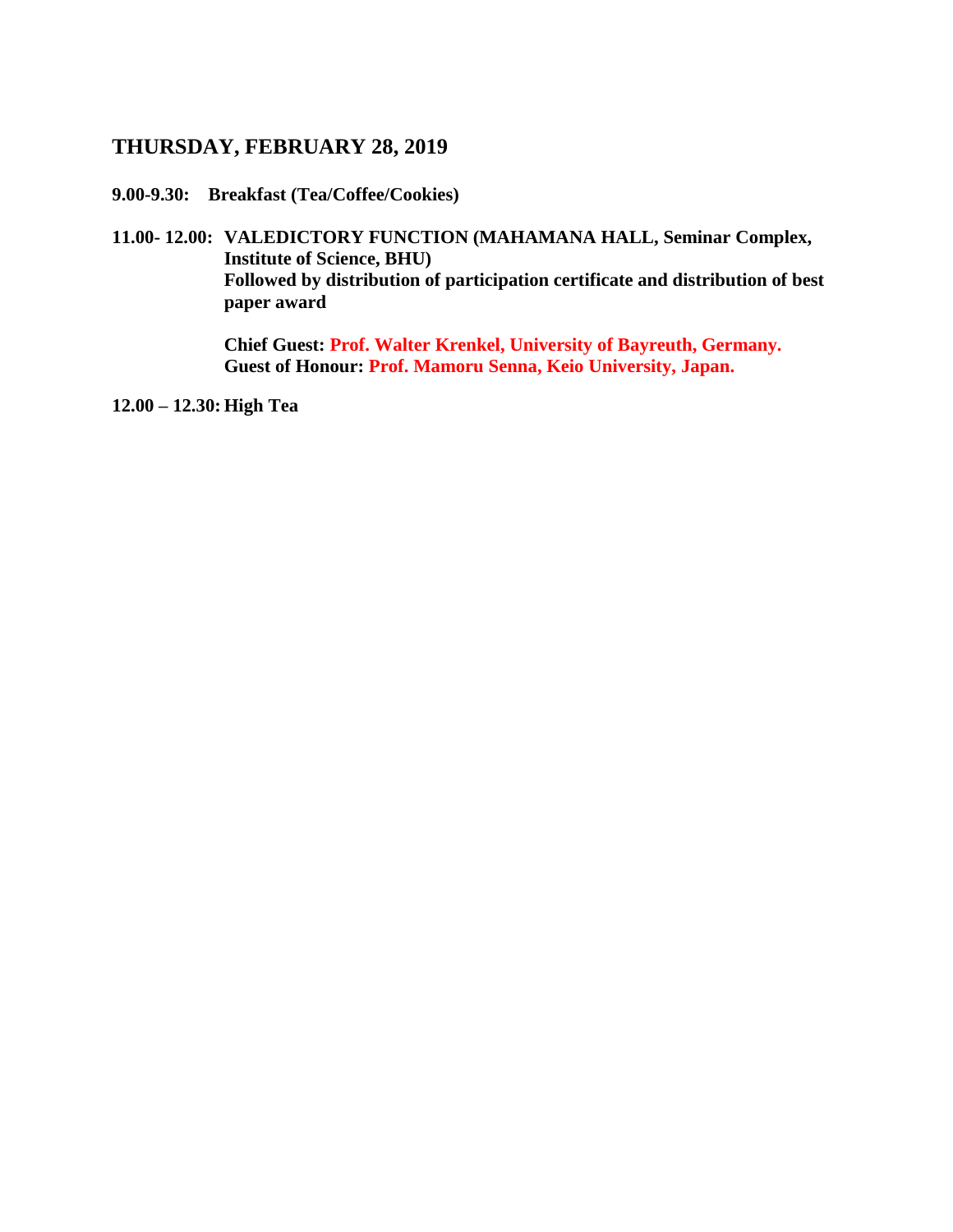# **(REGISTRATION AND INAUGURAL FUNCTION WILL BE HELD AT, MAHAMANA HALL, Seminar Complex, Institute of Science, BHU, Varanasi)**

# **Delegates of oral and poster presentation category are requested to attend PLENARY SESSION in MAHAMANA HALL as per interest from 25th to 27th February, 2019.**

## **TUESDAY, February 26, 2019**

- **8.15-8.45: Breakfast (Tea/Coffee/Cookies)**
- **10.00-10.15: Tea/Coffee**

# **SCHEDULE OF CONTRIBUTARY TECHNICAL PROGRAMME**

## **10.15- 13.30: CONTRIBUTARY ORAL SESSION IN THE HONOUR OF PROF. O. N. SRIVASTAVA, BHU, VARANASI.**

## **LT-2; Session A: Polymer Matrix Composites: Manufacturing and Mechanical Properties**

**Session Chair: Dr. A. Vanaja, CSIR-National Aerospace Laboratories. Co-Chair: Dr. Soria Sánchez M. Institute of Material Science of Barcelona, Spain.**

- 10.15 10.35: **Soria Sánchez M**. Department of Solid State Chemistry, Institute of Material Science of Barcelona - ICMAB, CSIC, Spain. (OP-1: Synthesis of polymers nanocomposites reinforced with graphene-based materials for 3d printing applications).
- 10.35-10.55: **Ashok Rajpurohit,** Chomarat Textile Industries, 39 avenue de chabannes, 07160 Le Cheylard, France. (OP-2: Development and performance evaluation of inter-ply and intra-ply hybrid fabric reinforcements and their composites).
- 10.55-11.10: **Madhusudhanan. U,** Department of Aerospace Engineering, IIT Kanpur, Kanpur, Uttar Pradesh 208016, India (OP-5: Effect of surface roughness and strain rate on co-cured aluminium/composite interface peel strength).
- 11.10-11.25: **Sarthak S. Singh**, Department of Aerospace Engineering, IIT Kanpur-208016, India. (OP-8: Influence of filler shape on the dynamic mechanical properties of glass reinforced epoxy composites).
- 11.30-11.35: **Tea/Coffee**
- 11.35-11.50: **Shashi Prakash**, School of Engineering & Applied Science, Ahmedabad University, Ahmedabad, Gujarat (OP-48: An Investigation of Low Power CO2 Laser Machining of Glass Fiber Reinforce Polymer Composite)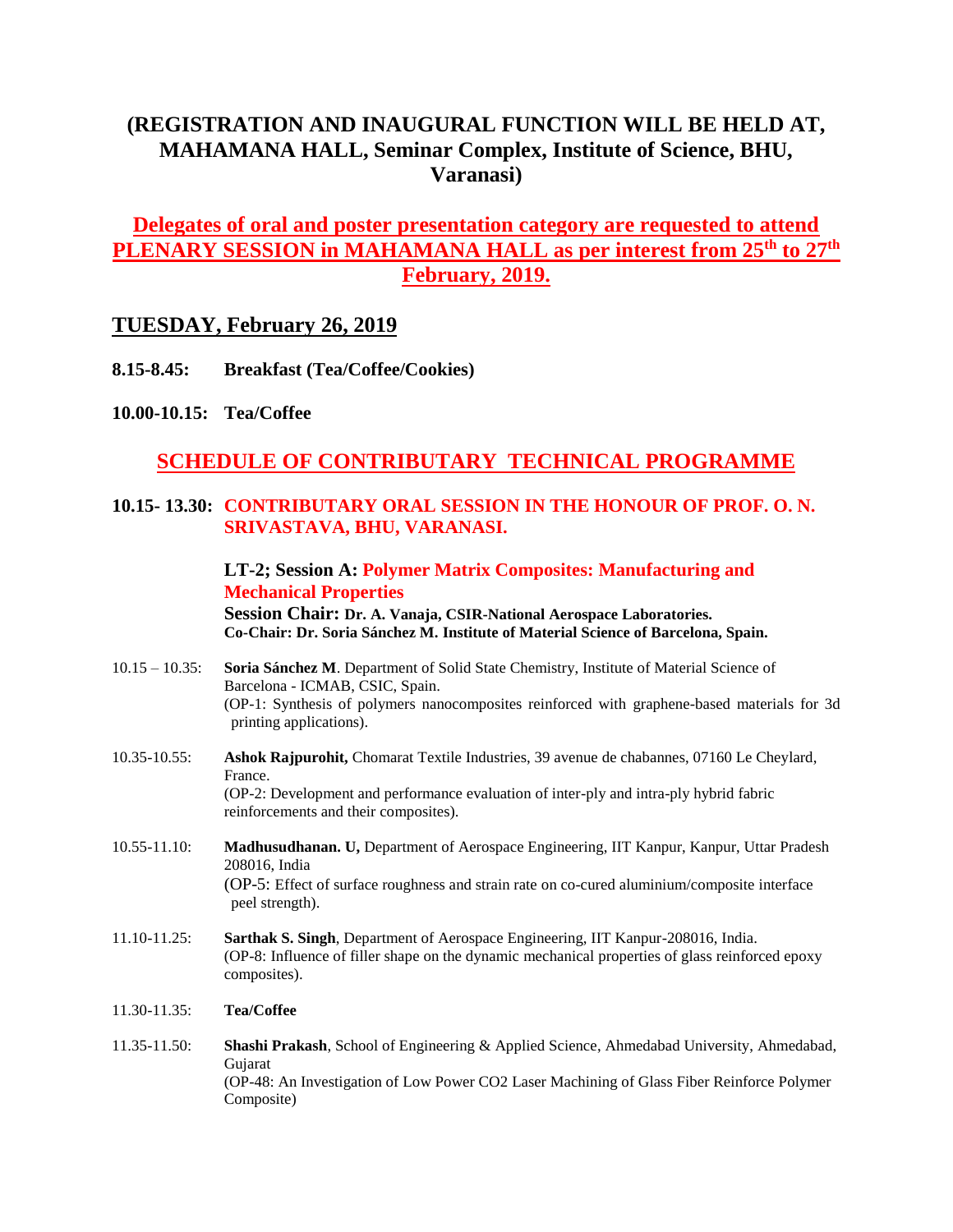- 11.50-12.05: **Tankeshwar Prasad,** Department of Mechanical Engineering, National Institute of Technology Silchar, Silchar-788010, Assam, India. (OP-11: Reinforcing effects of imidazole-modified nanosilica on thermal and mechanical properties of anhydride-cured epoxy system).
- 12.05-12.20: **Srinivasa Prasad K S,** Department of Mechanical Engineering, PESIT BSC, Bangalore, Karnataka. (OP-31: Free and Forced Vibration Characteristics of a Flax Fibre Reinforced Composite Beam with Viscoelastic Core).
- 12.25-12.30: **Tea/Coffee**
- 12.30-12.45: **Mr. Jogendra Kumar**, Department of Mechanical Engineering, Madan Mohan Malaviya University of Technology, Gorakhpur-273010 India. (OP-67: Exploration of WPCA based hybrid Taguchi approach for Multi-attribute optimization in Machining of Glass Fiber Reinforced polyester Composites)
- 12.45-13.00: **T. Quadflieg**, Institut fuer Textiltechnik of RWTH Aachen University, Aachen, Germany. (OP-85: Automation and Digitalization Technologies for Production of Fibre Reinforced Polymers)
- 13.00-13.15: **S Sachin,** Dept. of Mechanical Engg., NITK, Surathkal, Karnataka, India. (OP-39: Experimental Investigation of Mode I & Mode II Fracture Toughness on T300/914 Composite).
- 13.15-13.30: **P. K. Sahoo,** CSIR-National Aerospace Laboratories, Bangalore-560017, India. (OP-97: Influence of CNT-modification on Mechanical and Electrical Conductive Properties of CFRP Composites).
- **14.00-15.00: LUNCH**

### **10.15- 13.50: CONTRIBUTARY ORAL SESSION IN THE HONOUR OF DR. AJIT K. ROY, AFRL, USA.**

**LT-3; Session B: Composites: Analytical, Modeling and Simulation Session Chair: Dr. José Humberto, Leibniz-Institut für Polymerforschung Dresden, Germany. Co-Chair: Dr. Buragadda V Rajasekhar, VSSC, ISRO, Thiruvananthapuram, India.**

- 10.15 10.35: **Faisal Islam**. MINES Paris Tech, PSL Research University, MAT Centre des Matériaux, CNRS UMR 7633 BP 87, 91003 Evry Cedex, France. (OP-3: Effect of uncertainty in characterization on the variability of fibre strength distributions).
- 10.35 10.55: **José Humberto S**., Mechanics and Composite Materials Department, Leibniz-Institut für Polymerforschung Dresden, Hohe Straße 6, 01069 Dresden, Germany. (OP-94: Buckling Optimization Of Variable-Axial Composite Plates Edgewise Loaded In Compression).
- 10.55-11.10: **Jairaja R**, Department of Aerospace Engineering, Indian Institute of Science, Bangalore 560012, India. (OP-23: Numerical study of weak bond effects in single and dual adhesive bonded single lap joint between CFRP and aluminium).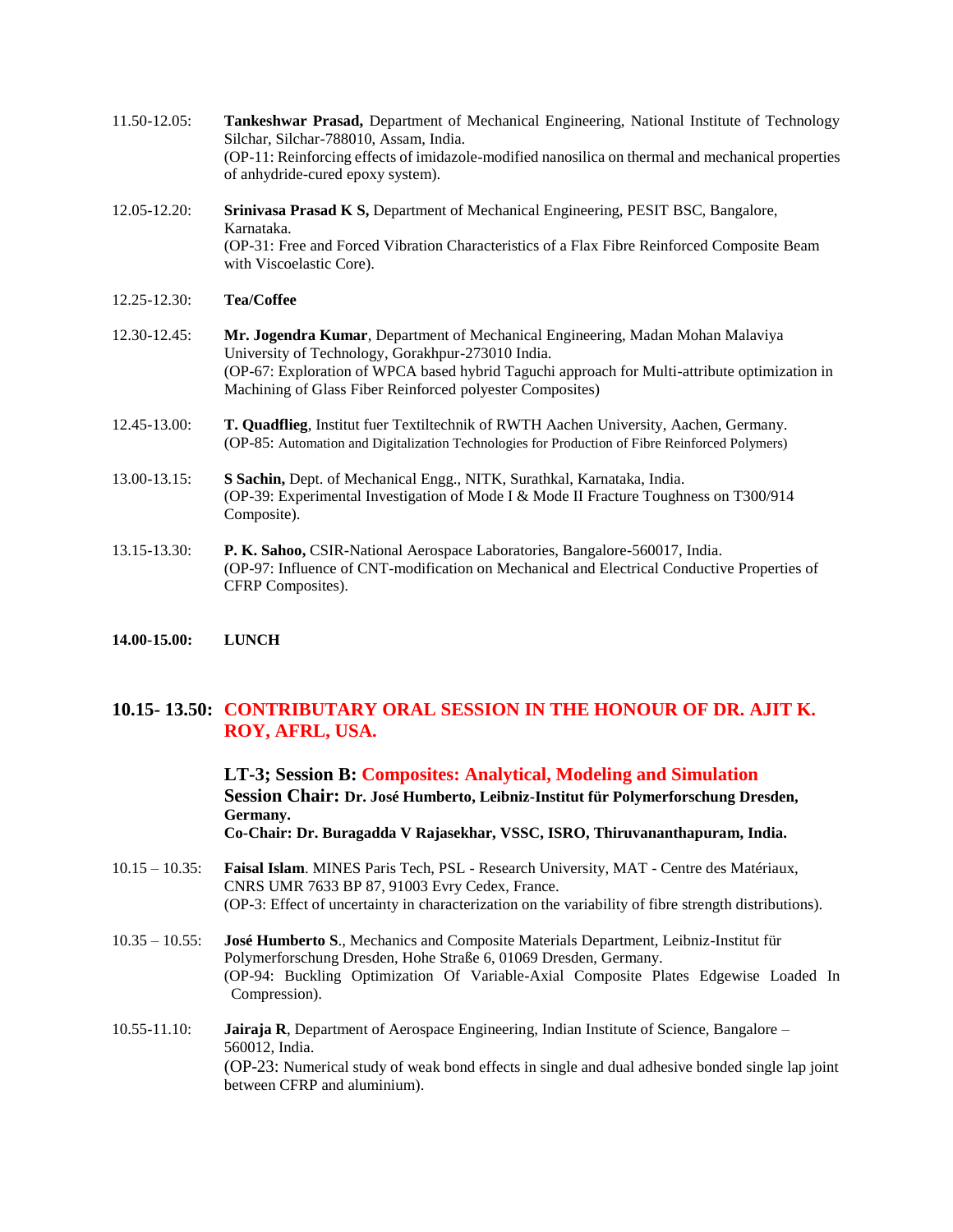11.10-11.25: **Ravi Kumar**, Department of Civil Engineering, Indian Institute of Technology, Banaras Hindu University, Varanasi 221005, India. (OP-26: Static analysis of laminated composite and sandwich plates using improved trigonometric zig-zag model).

#### 11.30-11.35: **Tea/Coffee**

- 11.35-11.50: **S. Koley**, Department of Aerospace Engineering IIT Kanpur, India. (OP-27: Effect of Boundary Layer at the Free Edge on the prediction of initiation of damage in composites)
- 11.50-12.05: **N. Sharma**, Department of Aerospace Engineering, Indian Institute of Technology, Kharagpur 721302, India.

(OP-33: Time Domain Flutter Analysis Using Rational Function Approximation)

- 12.05-12.20: **Shantaram M. Ghuamre,** Department of Civil Engineering, Sanjivani College of Engineering, Savitribai Phule Pune University, Kopargaon, Maharashtra, India-423603, (OP-37: Analytical Solution using Fifth Order Shear and Normal Deformation Theory for FG Plates resting on Elastic Foundation subjected to Hygro-Thermo-Mechanical Loading)
- 12.25-12.30: **Tea/Coffee**
- 12.30-12.50: **COMSOL**
- 12.50-13.05: **Nitin S. Naik,** Civil Engineering Department, Sanjivani College of Engineering, Kopargaon, S.P.Pune University, Maharashtra, Kopargaon 423 603, India. (OP-36: 1D Thermal Analysis of Laminated Composite and Sandwich Plates using A New Fifth Order Shear and Normal Deformation Theory).
- 13.05 13.20: **B. Ramgopal Reddy,** R.V.R & J.C. College of Engineering, Guntur 522 019, Andhra Pradesh, India.

(OP-44: Modeling and Evaluation of Effective Elastic Properties of Carbon Nanotubes Reinforced Carbon Fiber/Epoxy Multiscale Composites).

13.20-13.35: **P M G Bashir Asdaque,** Department of Applied Mechanics, IIT Delhi, Hauz Khas, New Delhi-110016.

(OP-52: Nonlinear dynamic response of electromechanically coupled, Piezoelectric-laminated composite beams under large displacements and rotations)

13.35-13.50: **Rucha Laulkar,** Marathwada Mitra Mandal's College of Engineering, Pune. (OP-55: Flexural Behaviour Of Sandwich Structures With Rohacell 71-Hero Foam And Ox-Honeycomb Cores)

**14.00-15.00: LUNCH**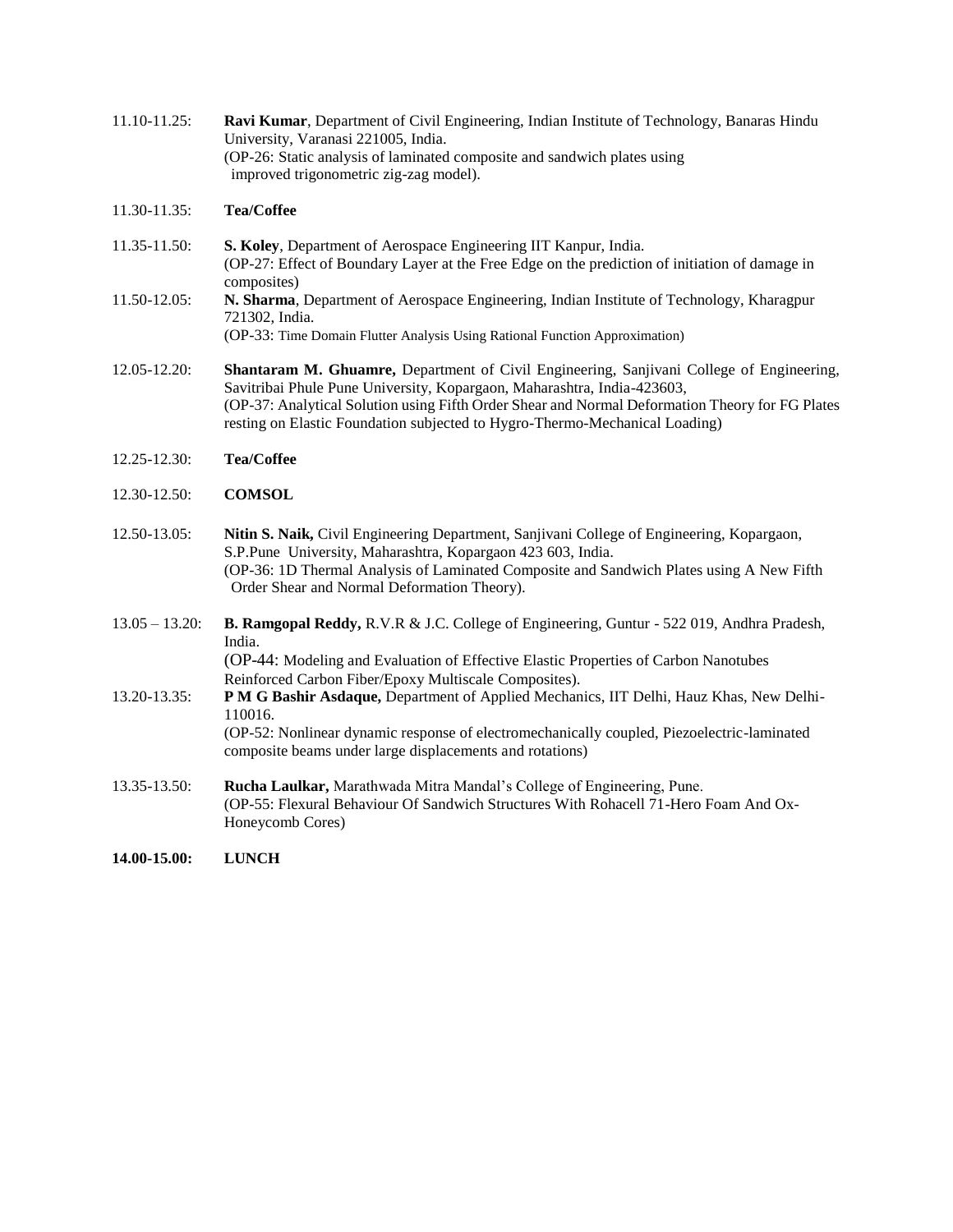## **TUESDAY, February 26, 2019**

## **SCHEDULE OF CONTRIBUTARY TECHNICAL PROGRAMME**

## **15.00- 17.15: CONTRIBUTARY ORAL SESSION IN THE HONOUR OF PROF. JOHN SUMMERSCALES, UNIVERSITY OF PLYMOUTH, UK.**

**LT-2; Session C: Composites: Analytical, Modeling and Simulation Session Chair: Dr. B. N. Mondal, CSIR-CMERI, Durgapur. Co-Chair: Dr. Jeffery Baur, AFRL, USA.**

- 15.00-15.15: **Prashant Bawa,** Centre for Product Design and Manufacturing, Indian Institute of Science, Bangalore, India. (OP-95: An improved constitutive model for non-linear behaviors of laminated composites in principal and off-axis directions).
- 15.15-15.30: **T. R. Patle,** Defense Institute of Advanced Technology (Deemed University), Pune, India. (OP-56: Damage Growth Analysis in Adhesively Bonded Patch Repaired Composite Panel).
- 15.30 15.45: **Bharti M. Shinde,** Department of Civil Engineering, Sanjivani College of Engineering Kopargaon, Savitribai Phule Pune University, Maharashtra, India. (OP-57: Static Deformation of Orthotropic Spherical Shell Using Fifth Order Shear Deformation Theory)
- 15.45.-16.00: **Parth K. Kamaliya,** Department of Mechanical & Industrial Engineering, Indian Institute of Technology Roorkee, India. (OP-60: Behaviour of wrinkles and wrinkle-crease interaction for laminated space membrane structures under different loading conditions).
- 16.00-16.15: **Tea/Coffee**
- 16.15-16.30: **S. Bandyopadhyaya,** Department of Aerospace Engineering, IIT Kanpur, Kanpur, Uttar Pradesh 208016. (OP-69: Strain Measurement in Soft Materials by Using DIC Technique)
- 16.30-16.45: **Mohammad Amir,** School of Engineering, Indian Institute of Technology Mandi, India (OP-59: Effect of the actuating voltage on free vibration response of smart functionally graded arches with microstructural defects).
- 16.45-17.00: **A. Pandey,** SMMME- IIT Bhubaneswar. (OP-22: Multiscale Modelling of Temperature Gradient Forced Chemical Vapor Infiltration for C-C Composite Manufacturing).
- 17.00-17.15: **Abhay Kumar Chaubey,** Department of Civil Engineering, NIT Patna, Patna-800005, India. (OP-77: Effect of multiple cutouts on shear buckling of laminated composite spherical shells).
- **17.15-17.30: Tea/Coffee**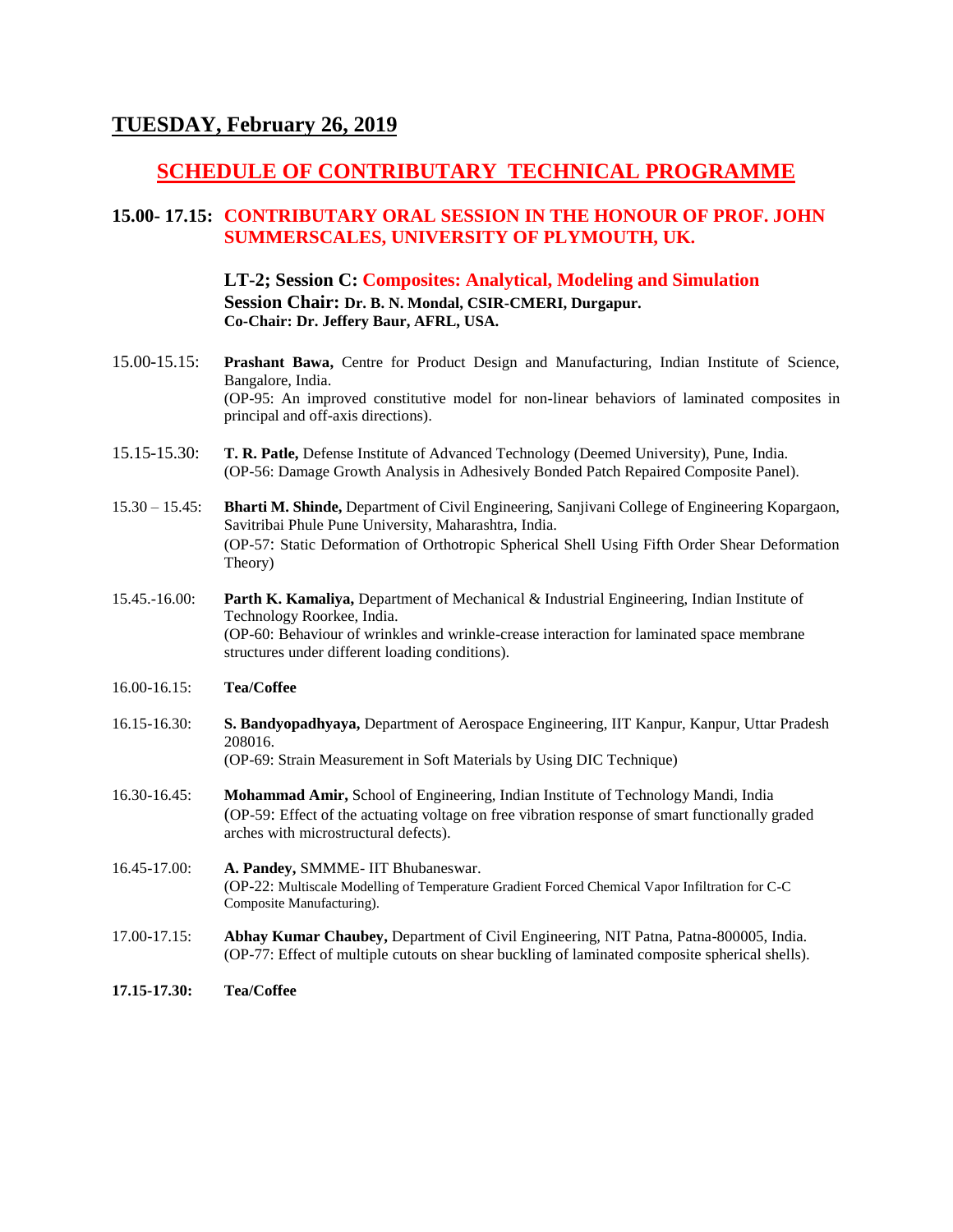### **15.00- 17.00: CONTRIBUTARY ORAL SESSION IN THE HONOUR OF DR. JEFFERY BAUR, AFRL, USA.**

**LT-3; Session D: Polymer Matrix Composites: Mechanical Behaviour Session Chair: Dr. Till Quadflieg, Institut fuer Textiltechnik of RWTH Aachen University, Germany. Co-Chair: Prof. Anchal Srivastava, Banaras Hindu University, India.**

- 15.00-15.15: **B.S.K. Gargeya**, Department of Materials Engineering, Indian Institute of Science, Bangalore, India. (OP-47: Study of debonding phenomena at interface and its implication on mechanical behaviour of epoxy-CNT nano-composite using molecular dynamics simulation).
- 15.15-15.30: **Sute Piyush Prakash,** Department of Aerospace Engineering, Indian Institute of Technology, Kanpur. (OP-61: Effect of Temperature on B-Stage Curing of Prepegs and Characterization of Composites)
- 15.30 15.45: **Dipti Saxena,** Indian Institute of Technology (Banaras Hindu University), Varanasi, India. (OP-64: Structural, Mechanical and Gas Barrier Properties of Nanoclay filled Poly(ethylene terephthalate) Nanohybrid)
- 15.45-16.00: **Amit Kumar Soni,** DMSRDE, DRDO, Kanpur.. (OP-71: Design of radar absorbing structures by incorporating barium hexaferrite in E-glass/epoxy composites for stealth application).

#### 16.00-16.15: **Tea/Coffee**

- 16.15-16.30: **S. S. Godara,** Department of Mechanical Engineering, IIT(ISM) Dhanbad. (OP-74: Effect of Interface between CNT and Polyimide on the Elastic and Piezoelectric Properties of Hybrid Smart nano-composites).
- 16.30-16.45: **Vemu Vara Prasad,** Department of Mechanical Engineering, UCEK (A), JNTUK, Kakinada-533003. (OP-75: Mechanical Characterization of Carbon Fiber Reinforced Composite - Variety of Single Lap Joint)
- 16.45-17.00: **P. R. Krishna Mohan,** Department of Aerospace Engineering, Indian Institute of Technology, Kanpur. (OP-78: Characterization of Prepreg Based Discontinuous Composites under Compression)

### **17.05-17.30: Tea/Coffee**

## **19.00-21.00: Cultural Program followed by Dinner in Seminar Complex, Institute of Science, BHU.**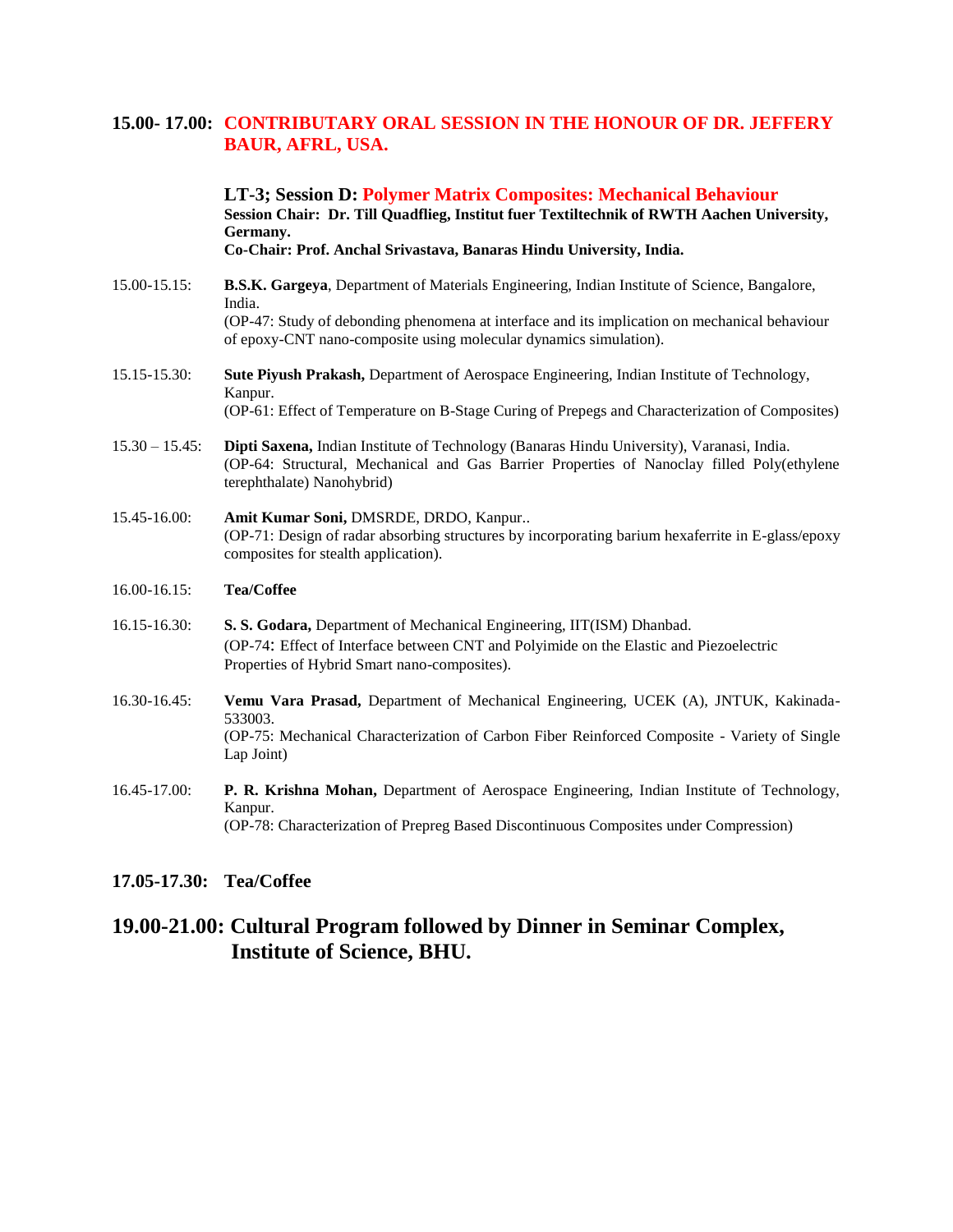## **WEDNESDAY, February 27, 2019**

- **8.15-8.45: Breakfast (Tea/Coffee/Cookies)**
- **10.25-10.35: Tea/Coffee**

## **SCHEDULE OF CONTRIBUTARY TECHNICAL PROGRAMME**

### **10.45- 13.20: CONTRIBUTARY ORAL SESSION IN THE HONOUR OF PROF. VALTER CARVELLI, POLITECNICO DI MILANO, ITALY.**

**LT-2; Session E: Composites: Analytical, Modeling and Simulation Session Chair: Dr. B. N. Mondal, CSIR-CMERI, Durgapur Co-Chair: Dr. Rajeev Chaturvedi, Scientist-SE, ISRO Satellite Centre, Bangalore, 560017.**

- 10.45-11.00: **Rajeev Chaturvedi,** Scientist-SE, ISRO Satellite Centre, Bangalore, 560017. (OP-21: Impact Penetration through Spacecraft Honeycomb panels Analytical, Numerical and Experimental Study).
- 11.00-11.15: **Deepesh Raj,** Indian Institute of Science, Bengaluru. (OP-63: Estimation of material properties of Metal Matrix Composites using Finite Element Method in the presence of micromechanics damages).
- 11.15-11.30: **Prakash Jadhav,** Department of Mechanical Engineering, SRM University AP, Amravati, India. (OP-79: Innovative Designs of Embedded Foam Inserts in Aerospace Composite Structures).
- 11.30-11.35: **Tea/Coffee**
- 11.35-11.50: **Tanmoy Loha,** Department of Mechanical Engineering, National Institute of Technology Silchar, India
	- (OP-81: Stochastic nonlocal frequencies of rotating single walled carbon nanorods).
- 11.50-12.05: **Anil Kumar Upadhyay**, Scientist 'F', R&DE (Engrs), DRDO, Pune, 411015. (OP-83: Effective Elastic Modulus of Perforated Cylindrical Tube: Experiment and Computation).
- 12.05:12.20: **Rohit D. Nikam,** Department of Civil Engineering, Sanjivani College of Engineering, Kopargaon, Savitribai Phule Pune University, Pune, Maharashtra, India-423603. (OP-87: Bending, buckling and free vibration analysis of FG nanobeam).
- 12.20-12.35: **Pravin V. Avhad,** Department of Civil Engineering, Sanjivani College of Engineering Kopargaon, Savitribai Phule Pune University, Maharashtra. (OP-89: Static analysis of functionally graded composite beams curved in elevation using higher order normal and shear deformation theory).
- 12.35-12.50: **H S Panda,** School of Architecture and Planning, Campus-7, KIIT University, Bhubaneswar, Odisha-751024, INDIA. (OP-93: Parametric instability of delaminated composite curved panels subjected to moist environment)
- 12.50-13.05: **Uttam Kumar Kar,** GGV, Bilaspur, Chhattisgarh, India. (OP-58: Design and Analysis of Femoral Locking Plate under Different Loading Conditions).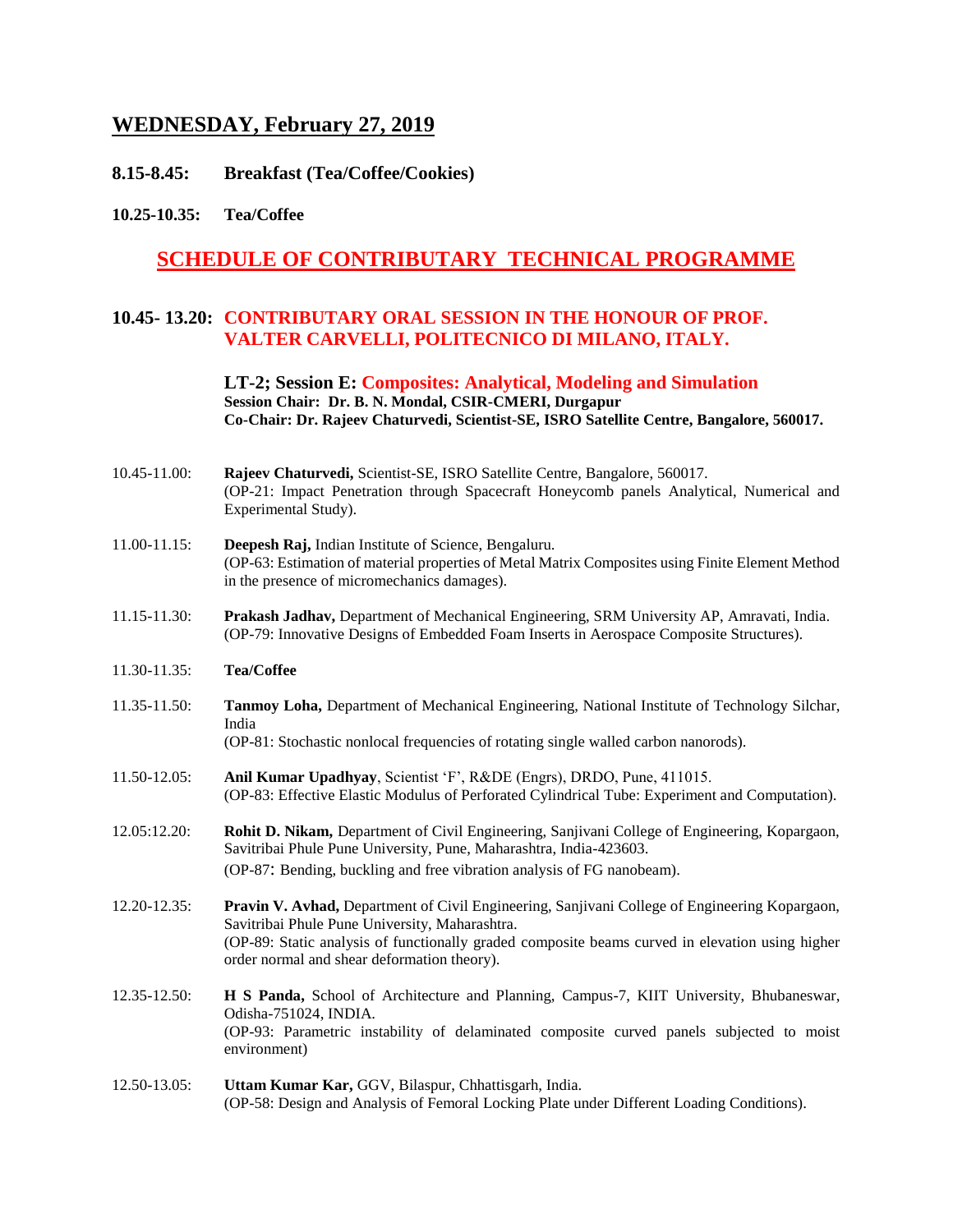13.05-13.20: **Nitesh Talekar,** Department of Mechanical Engineering, Visvesvaraya National Institute of Technology, Nagpur, PIN - 440010, India (OP-84: Modal Analysis of Four Layered Composite Cantilever Beam With Lay-Up Sequence and Length-to-Thickness Ratio).

#### **13.30-14.30: LUNCH**

### **10.50- 13.05: CONTRIBUTARY ORAL SESSION IN THE HONOUR OF PROF. SABU THOMAS, MAHATMA GANDHI UNIVERSITY, KOTTAYAM, KERALA.**

**LT-3; Session F: Composites; Properties and Applications Session Chair: Prof. Ranjit Bauri, Indian Institute of Technology Madras. Co-Chair: Dr. C. Muralidhar, Defence Research & Development Laboratory, Kanchanbagh, Hyderabad, India**

- 10.50-11.10: **Sandra Lepak-kuc,** Warsaw University of Technology, Boboli 8, 02-525 Warsaw, Poland. (OP-49: Carbon nanotube based fibre for smart clothing applications).
- 11.10-11.25: **Sagar B Patil,** Tatyasaheb Kore Institute of Engg & Tech, Warananagar, Maharashtra. (OP-19: Experimental Study on Bond Strength of GFRP Bars)
- 11.30-11.35: **Tea/Coffee**
- 11.35 11.50: **Ranjit Bauri,** Department of Metallurgical and Materials Engineering, Indian Institute of Technology Madras, Chennai 600036 (OP-35: Processing Ti/TiB composites by spark plasma sintering: Effect of ball milling on the microstructure and properties)
- 11.50.-12.05: **Balakrishna Adhikari,** Department of Aerospace Engineering, IIT Kharagpur, India. (OP-28: Buckling analysis laminated FG-CNT plates under parabolic in-plane edge compression).
- 12.05-12.20: **Jayendra Bazaru**, Department of Mechanical Engineering, Bapatla Engineering college, Autonomous, Bapatla -522101, Andhra Pradesh.. (OP-46: Mechanical Characterization of Stir Cast Al-7075/ Graphite/ B4C Reinforced Hybrid Metal Matrix Composites).
- 12.20-12.35: **Viswarupachari CH,** Advanced Composites Division, National Aerospace Laboratories-CSIR, Bengaluru, India. (OP-29: Determination of Residual Compression Strength of Composite Panels containing Impact Damages: An Experimental study).
- 12.35-12.50: **Kalyanamanohar V**, Mechanical Engg. Department, University College of Engineering, JNTUK, Kakinada. (OP-86: Evaluation of Mechanical Properties of AZ31-nHAP Surface Composite Fabricated by Friction Stir Processing).
- 12.50-13.05: **M. K. Singh**, Department of Aerospace Engineering, IIT Kanpur-208016, India. (OP-17: Strengthening Interface of Glass/Epoxy laminate by Slender Fillers Reinforcement)

### **13.30-14.30: LUNCH**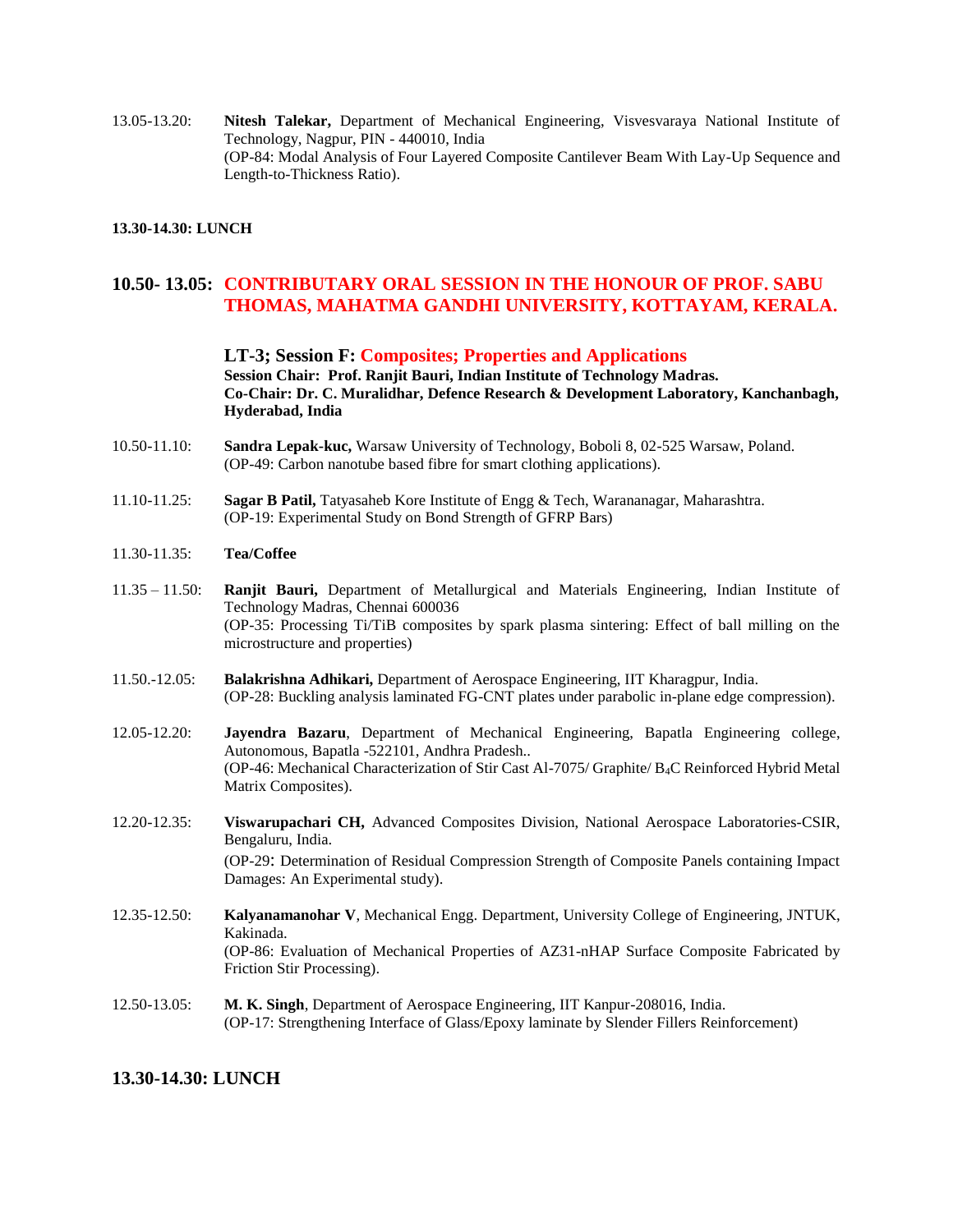## **WEDNESDAY, February 27, 2019**

## **SCHEDULE OF CONTRIBUTARY TECHNICAL PROGRAMME**

## **15.00- 16.50: CONTRIBUTARY ORAL SESSION IN THE HONOUR OF PROF. ULRICH GABBERT, OTTO VON GUERICKE UNIVERSITY OF MAGDEBURG, GERMANY.**

#### **LT-2; Session G: NDE of composites**

**Session Chair: Dr. G. C. Mohankumar, NIT Surathkal. Co-Chair: Dr. Belashov A.V., Ioffe Institute; 26, Polytekhnicheskaya, St.Petersburg, 194021, Russia**

- 15.00-15.20: **Belashov A.V.,** Ioffe Institute; 26, Polytekhnicheskaya, St.Petersburg, 194021, Russia. (OP-70: Investigation of nonlinear elastic properties of nanocomposites using digital holography and interferometry).
- 15.20-15.35: **Moumita Mahanty,** Department of Applied Mathematics, Indian Institute of Technology (Indian School of Mines), Dhanbad, 826004, Jharkhand, India (OP-4: SH-wave propagation in a cylindrical piezoelectric composite under the influence of imperfect bonding)
- 15.35 15.50: **C. Muralidhar**, Defence Research & Development Laboratory, Kanchanbagh, Hyderabad 500 058, India (OP-25: 3D Computed Tomography (CT) – relevance to Aerospace Mission critical components)
- 15.50.-16.05: **Vivek Khare,** Department of Aerospace Engineering, IIT Kanpur. (OP-53: Damage Detection in Soft Polymeric Materials: Comparative Study of Continuous and Discrete Wavelet Transforms).
- 16.05-16.20: **Gurdeep Rattu,** Department of Basic and Applied Science, National Institute of Food Technology Entrepreneurship and Management (NIFTEM) Kundli, Haryana, India. (OP-65: Development Of Polyacrylic Acid Coated Cerium Oxide Nanoparticles Based Fluorescent Sensor For Hydrogen Peroxide).
- 16.20-16.35: **G C Mohan Kumar,** Department of Mechanical Engineering, National Institute of Technology Karnataka, Surathkal, Mangalore-575 025, India. (OP-73: Mechanical properties of polyvinyl alcohol/hydroxyapatite hydrogel as potential artificial cartilages)
- 16.35-16.50: **Pulkit Kumar,** Department of Applied Mathematics, Indian Institute of Technology (Indian School of Mines), Dhanbad, 826004, Jharkhand, India. (OP-6: Approximation of Love-type wave propagation in a functionally graded piezoelectric composite structure)
- **17.00-17.30: Tea/Coffee**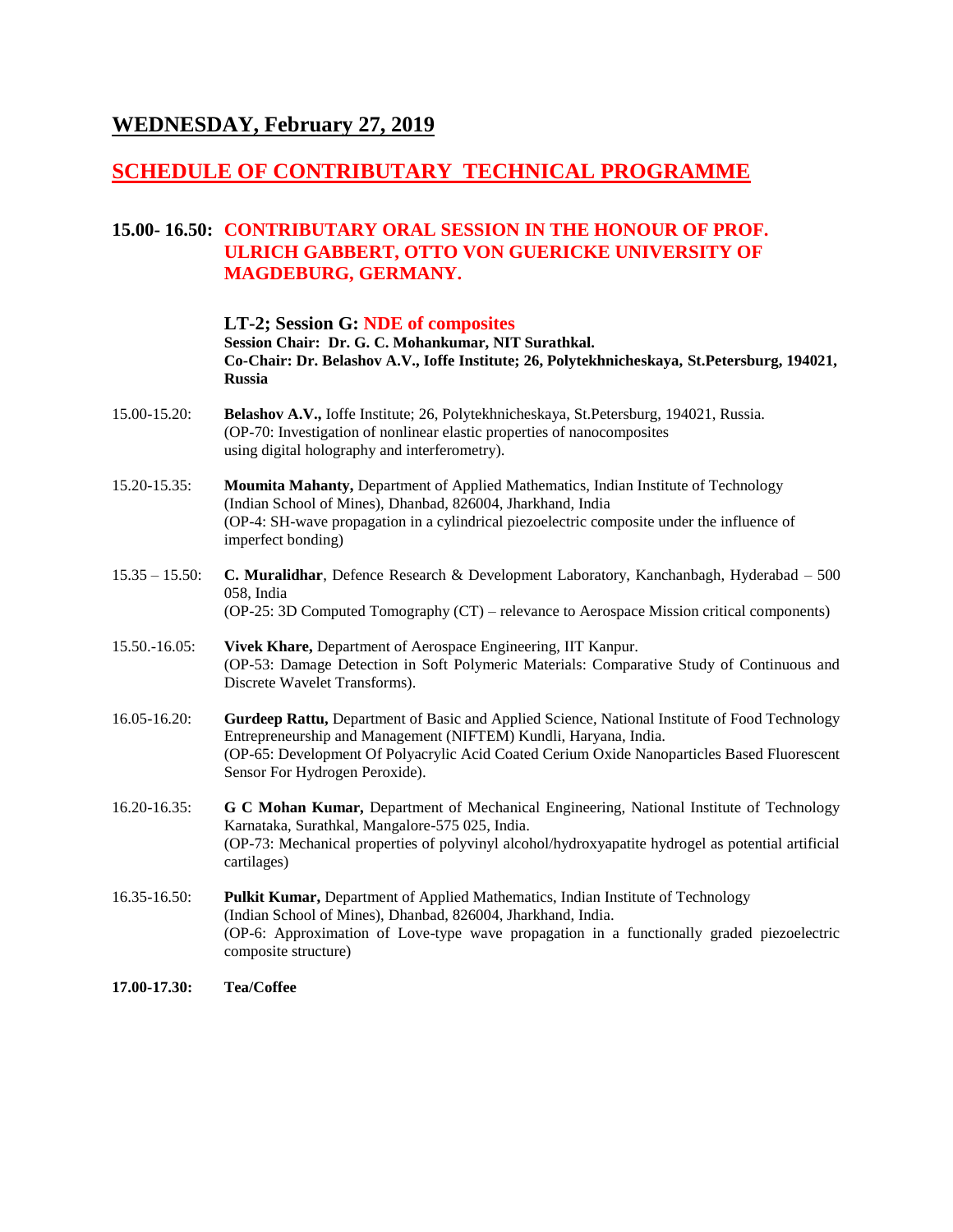## **15.00- 16.45: CONTRIBUTARY ORAL SESSION IN THE HONOUR OF PROF. BIKRAMJIT BASU, INDIAN INSTITUTE OF SCIENCE, BANGALORE, INDIA.**

**LT-3; Session H: Ceramic Matrix Composites Session Chair: Dr. Anil Kumar Upadhyay, Scientist 'F', R&DE (Engrs), DRDO, Pune. Co-Chair: Mr. Anurag Kamal, VSSC, ISRO, Thiruvananthapuram, Kerala, India.**

- 15.00-15.15: **S.K. Kashyap,** Metallurgical and Materials Engineering Department, Indian Institute of Technology, Kharagpur, West Bengal, India. (OP-20: Effect of Ce addition on densification and properties of spark-plasma sintered ZrB2-SiC ultra-high temperature ceramic composites).
- 15.15-15.30: **Dulal Das,** CSIR-Central Glass and Ceramic Research Institute, 196, Raja S.C.Mullick Road, Kolkata-700 032, West Bengal, India (OP-24: Processing of Si-Mo-SiC composite by infiltration of silicon metal alloy into coir fibre derived bio-preform)
- 15.30 15.45: **Anurag Kamal,** Vikram Sarabhai Space Centre, Indian Space Research Organization, Thiruvananthapuram 695 022, Kerala, India (OP-30: A comparative study of the thermo-mechanical properties of C/PyC/SiC, C/BN/SiC and C/C-SiC composites prepared by CVI)
- 15.45.-16.00: **Buragadda V Rajasekhar,** Vikram Sarabhai Space Centre, Indian Space Research Organization, Thiruvananthapuram 695 022, Kerala, India. (OP-32: C/UHTC composites by PIP route using a resinous precursor).
- 16.00-16.15: **Vamsi Krishna Parimi**, Department of Metallurgical and Materials Engineering, Indian Institute of Technology Kharagpur, Kharagpur 721302, West Bengal, India. (OP-41: Study of Microstructure and Properties of 2.5D  $C_f$ -SiC Composites).
- 16.15-16.30: **Shaik Mubina,** International Advanced Research Centre for Powder Metallurgy and New Materials, Balapur Post, Hyderabad, 500005 Telangana, India. (OP-42: Influence of nanofibers on the mechanical properties of CVD coated SiC-CNF composites).
- 16.30-16.45: **Awanish Sharma,** Department of Physics, Graphic Era Deemed To Be University, Dehradun, India (OP-90: Corrosion Resistance of Electroless Ni-P-SiC/ Ni-P-TiO<sub>2</sub>-ZrO<sub>2</sub> Nano-Coatings in Paper Mill Bleach Plant).
- **17.00-17.30: Tea/Coffee**

## **19.00-21.30: Cultural Program followed by Banquet in Swatantrata Bhawan, BHU, Varanasi (On Paid basis, For Indians- Rs. 1500/- and for foreign delegates:- 50 USD)**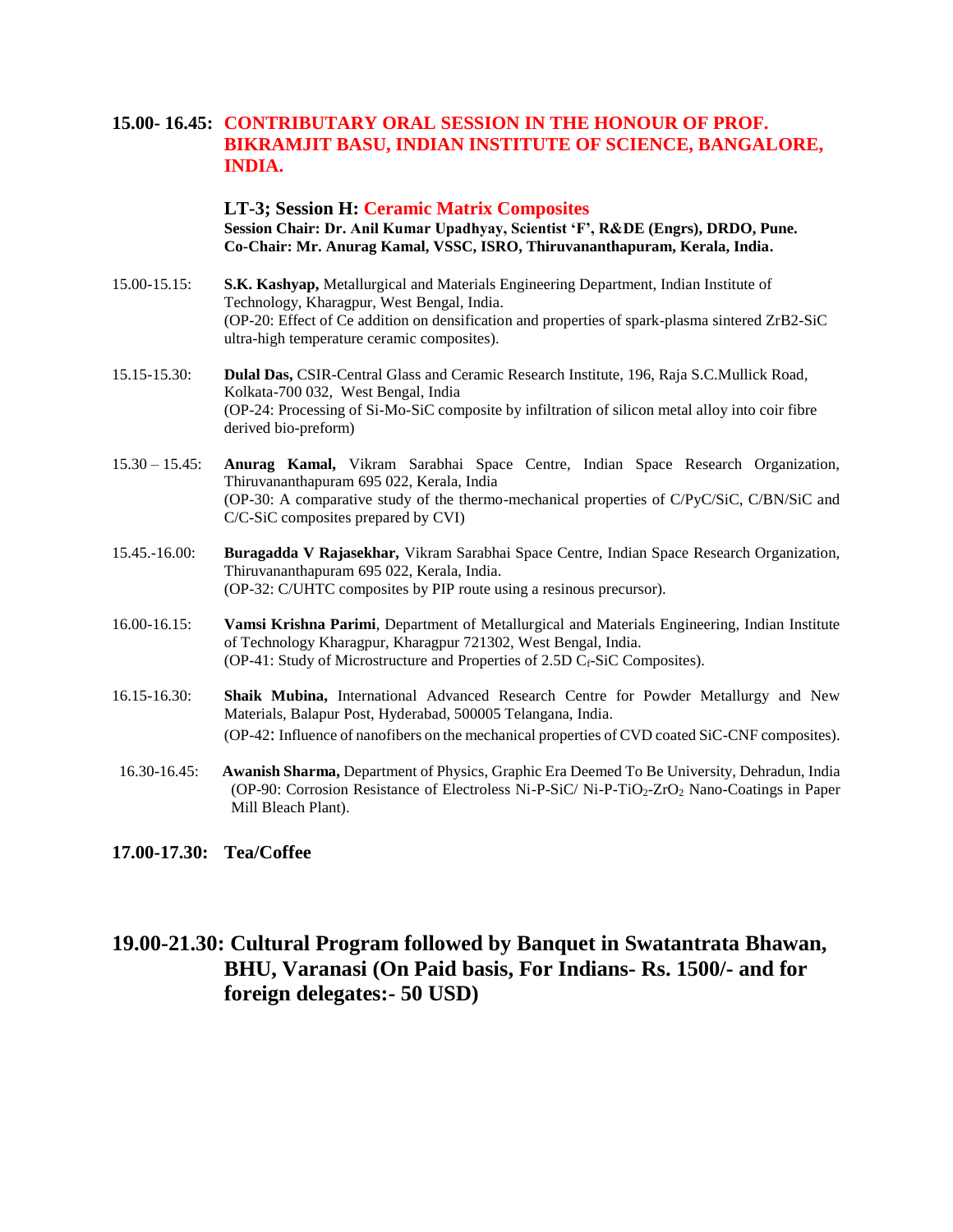## **THURSDAY, February 28, 2019**

**9.00-9.30: Breakfast (Tea/Coffee/Cookies)**

## **SCHEDULE OF CONTRIBUTARY TECHNICAL PROGRAMME**

## **9.45- 10.45: CONTRIBUTARY ORAL SESSION IN THE HONOUR OF DR. SHASHI KARNA, US ARMY RESEARCH LABORATORY, USA.**

#### **LT-2; Session I: Advanced Materials**

**Session Chair: Dr. P. K. Sahoo, CSIR-National Aerospace Laboratories, Bangalore, India. Co-Chair: Dr. Sravendra Rana, University of Petroleum and Energy Studies (UPES), Dehradun, India.**

- 9.45-10.00: **Prashant Pandey,** School of Environment and Natural Resources, Doon University, Dehradun, India.
	- (OP-72: Effect of different pillaring agents on indoor-pollutant removal efficiency of natural clay).
- 10.00-10.15: **Padma Rani Verma**, Department of Chemistry, National Institute of Technology, Raipur, Chhattisgarh, India, 492010. (OP-76: Bio-synthesis, bio-fabrication and characterization of ZnO nanoparticles from Salvadora persica root extract)
- 10.15-10.30: **Sravendra Rana,** School of Engineering, University of Petroleum and Energy Studies (UPES), Dehradun 248007, INDIA. (OP-96: Graphene reinforced self-repairing nanocomposites).
- 10.30-10.45: **Saumya Shalu,** Department of Chemistry, Birla Institute of Technology Mesra, Ranchi 835215, India. (OP-82: Sol-gel synthesis of low loss ceramics derived from Zr- substituted Ba0.7Sr0.3TiO3)

### **10.00- 10.45: CONTRIBUTARY ORAL SESSION IN THE HONOUR OF PROF. K.E. TANNER, QUEEN MARY UNIVERSITY OF LONDON, UK.**

**LT-3; Session J: Composites; Electrical properties and bio-applications Session Chair: Prof. Anchal Srivastava, Dept. of Physics, Banaras Hindu University, Varanasi, India. Co-Chair: Dr. Pradeep Srivastava, Indian Institute of Technology (BHU) Varanasi, U.P, India.**

- 10.00 10.15: **K. Thyagarajan**, Department of Physics, JNTUA College of Engineering Pulivendula, Y.S.R Kadapa district - 516390, Andhra Pradesh , India (OP-43: Sonochemical synthesis and electron spin resonance studies of Sr2FexMo2-xO6 ( $x = 0.9$ , 1.0, 1.1, and 1.2) Double Perovskite)
- 10.15.-10.30: **Indrasena Ghosh,** Department of Paper technology, IIT Roorkee, Saharanpur Campus , Saharanpur-247001. (OP-7: Bio-based composite fillers for pulp and paper Industries).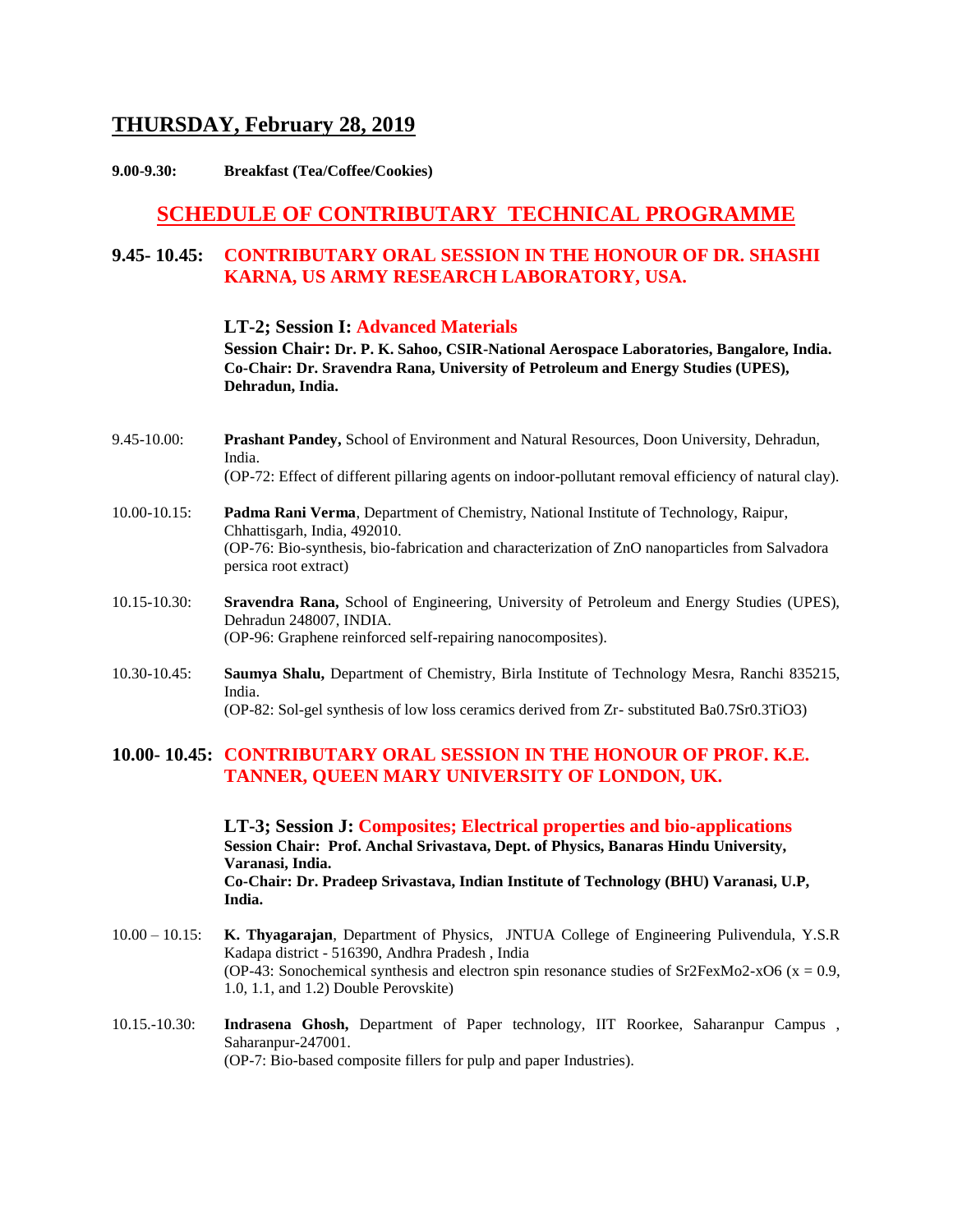10.30-10.45: **B N Singh,** School of Biochemical Engineering, Indian Institute of Technology BHU, Varanasi, India. (OP-40: Development of Polyelectrolyte Complexation Based Composite Scaffold For Bone Tissue Engineering Application)

**11.00 – 12.00: VALEDICTORY FUNCTION (MAHAMANA HALL, Seminar Complex, Institute of Science, BHU) Followed by distribution of participation certificate and distribution of best paper award**

> **Chief Guest: Prof. Walter Krenkel, University of Bayreuth, Germany. Guest of Honour: Prof. Mamoru Senna, Keio University, Japan.**

**12.00 – 12.30: High Tea**

## **ALL CHAIR AND CO-CHAIR MEMBERS ARE REQUESTED TO PREPARE MARKING TO SELECT THE BEST ORAL PAPER AWARDS**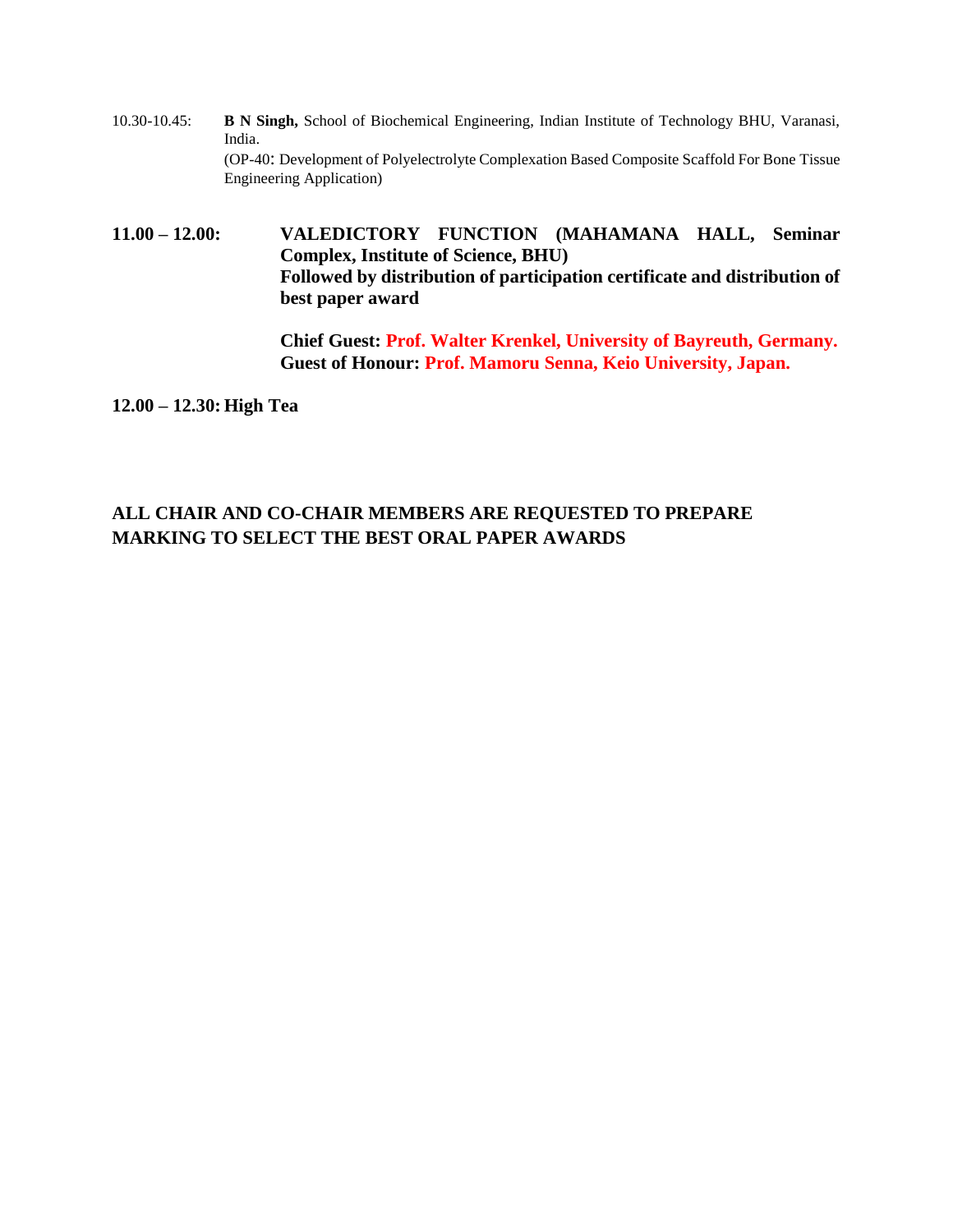#### **TECHNICAL PROGRAMME OF CONTRIBUTARY PAPERS PRESENTATION IN POSTER SESSION AT THE GALLERY OF SEMINAR COMPLEX, Institute of Science (BHU) Varanasi.**

#### **TUESDAY, 26th FEBRUARY 2019: 13.00 – 16.00:**

**Judges:** Prof. Mamoru Senna, Keio University, Japan. Prof. Alessandro Pegoretti, University of Trento, Italy Prof. P. Bharadwaj, Indian Institute of Technology (BHU) Varanasi, India Prof. R. K. Mandal, Indian Institute of Technology (BHU) Varanasi, India Dr. Jeffery Baur, AFRL, USA Prof. Anchal Srivastava, Banaras Hindu University, Varanasi, India.

**PP-1: Piezoelectric Poly(vinylidene fluoride) - Nanoclay Hybrid and its Application as Energy Harvester** (Anupama Gaur and Pralay Maiti School of Materials Science and Technology, Indian Institute of Technology (Banaras Hindu University), Varanasi, 221005, India)

**\_\_\_\_\_\_\_\_\_\_\_\_\_\_\_\_\_\_\_\_\_\_\_\_\_\_\_\_\_\_\_\_\_\_\_\_\_\_\_\_\_\_\_\_\_\_\_\_\_\_\_\_\_\_\_\_\_\_\_\_\_\_\_\_\_\_\_\_\_\_\_\_\_\_\_\_\_\_\_\_\_\_\_\_\_\_\_\_\_\_\_\_\_**

- **PP-4: Dependence of dry sliding wear behavior on sintering temperature for AS64 magnesium matrix composites**  (Prem Prakash Seth, Devendra Kumar, Om Prakash Department of Ceramic Engineering, Indian Institute of Technology (BHU) Varanasi-221005)
- **PP-5: Experimental investigation on bullet impact properties of kevlar reinforced composites** (P. Siva Kota Reddy\*, K. Prudhvi\*, Dr.P.S. Venkatnarayan<sup>1</sup> \*Under Graduate students, School of Aeronautical sciences, Hindustan University, Chennai., <sup>1</sup> Professor, School of Aeronautical sciences, Hindustan University, Chennai).
- **PP- 6: Nonlinear Vibration Control of Functionally Graded Shell using Functionally Graded Piezoelectric Material** (Saurav Sharma<sup>1</sup>, Abhishek Banagunde<sup>2</sup>, Rajeev Kumar<sup>3</sup>, Mohammad Talha<sup>4</sup> School of Engineering, Indian Institute of Technology Mandi, India 175005)
- **PP-10: Impact Response of Laminated Parabolic Membrane Structures for Space Applications.** (Hemant Sharma<sup>1</sup>, S H Upadhyay<sup>2</sup>  $1.2$ Smart Materials and Structures Laboratory, Department of Mechanical & Industrial Engineering, Indian Institute of Technology, Roorkee-247667, India.
- **PP-12: Effect of Variation in Ply Orientation and Number of Layers on natural frequency of vibration in Composite Material**

(Swapnil D. Shinde, S.H. Upadhyay, Parth K. Kamaliya Department of Mechanical & Industrial Engineering, Indian Institute of Technology Roorkee, India.)

- **PP-13: Weldability of thermoplastic composite materials via friction stir welding- A current review** (Virendra Pratap Singh<sup>a\*</sup>, Surendra Kumar Patel<sup>a</sup>, Nitin Kumar<sup>b</sup>, Kuriachen B<sup>a\*\*</sup> <sup>a</sup>Department of Mechanical Engineering, National Institute of Technology Mizoram, Aizawl-796012, Mizoram, India, <sup>b</sup>Department of Physics, National Institute of Technology Mizoram, Aizawl-796012, Mizoram, India)
- **PP-16: Interaction of light with colloidal suspension of plasmonic nanoparticles** (Avesh Kumar<sup>1, 2</sup>, R. P. Singh<sup>2</sup>, T. Mohanty<sup>3</sup> and A. Taneja<sup>1</sup> <sup>1</sup>Department of Chemistry, Dr. B. R. Ambedkar University, Agra, India <sup>2</sup>Physical Research Laboratory, Navrangpura, Ahmedabad, India <sup>3</sup>School of Physical Sciences, Jawaharlal Nehru University, New Delhi, India)
- **PP-23: Effect of Biocementation using Soil Bacteria to Augment the Mechanical Properties of Cementitious Materials** (Anuja U. Charpe<sup>1\*</sup>, M. V. Latkar<sup>2</sup>, T. Chakrabarti<sup>3</sup> 1\*Research Scholar, Civil Engineering Department, Visvesvaraya National Institute of Technology (VNIT), Nagpur – 440010, Maharashtra, India, <sup>2</sup>Associate Professor, Civil Engineering Department, Visvesvaraya National Institute of Technology (VNIT), Nagpur – 440010, Maharashtra, India, <sup>3</sup>Former Chair Professor, MPCB, Civil Engineering Department, Visvesvaraya National Institute of Technology (VNIT), Nagpur – 440010, Maharashtra, India)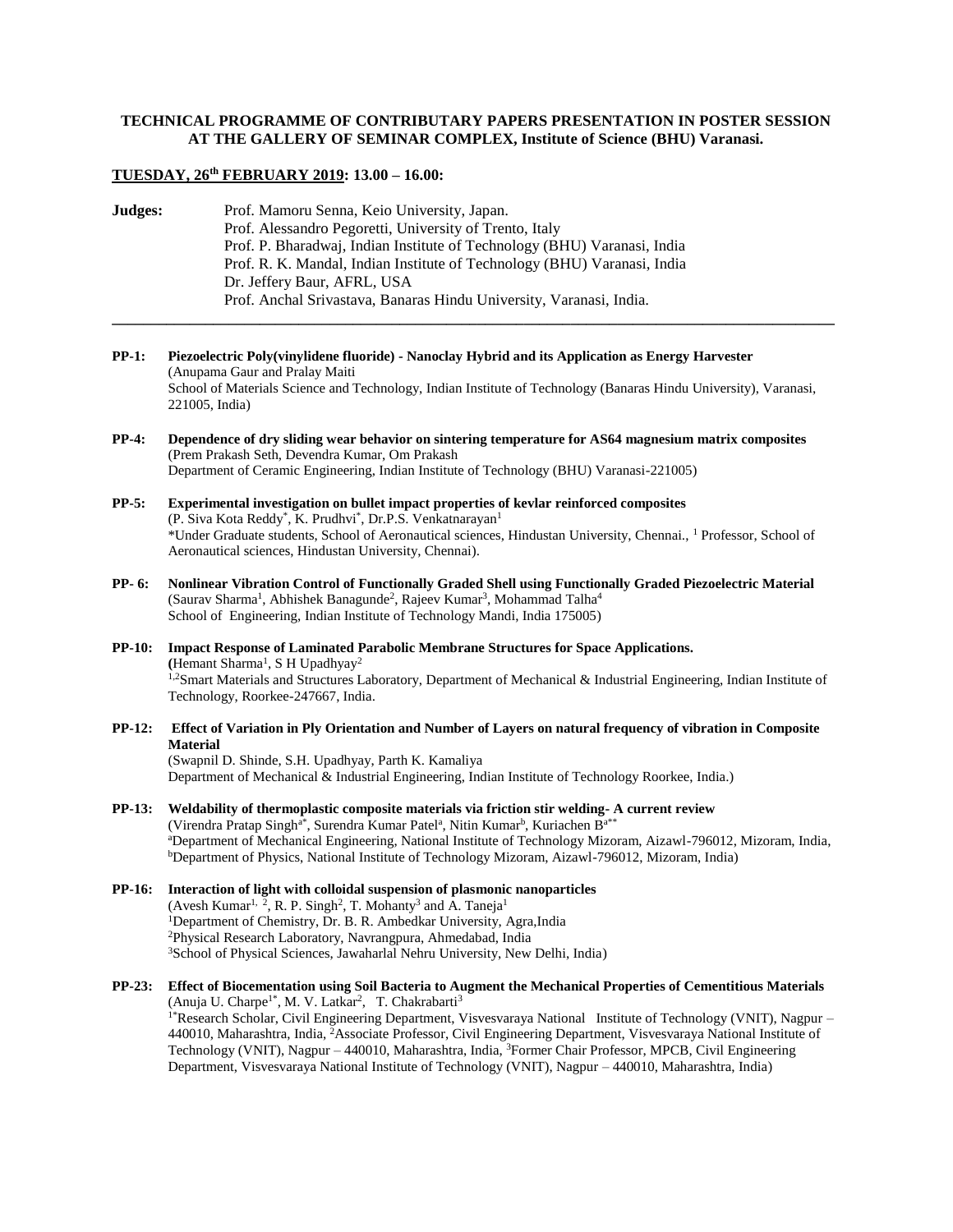- **PP-29: Synthesis and Characterization of Magnesium Metal Matrix Composite** (Asgar Shakil, Sandip Kumar Singh, B. Rajak, U. S. Rao\*, R. K. Gautam Mechanical Engineering Department, Indian Institute of Technology (BHU), Varanasi – 221005, India)
- **PP-30: Characterization Study of Magnetorheologic Polymer Gel** (Praveen Kumar and R. Sujithra Department of Applied Mechanics Motilal Nehru National Institute of Technology, Allahabad)
- **PP-31: Stochastic Flexural Analysis of Geometrically Imperfect FGM Plates Resting on Elastic Foundation** (Mohammed Shakir<sup>1, †</sup>, Mohammad Talha<sup>2</sup>, <sup>1, †</sup>Indian Institute of Technology Mandi, India, <sup>2</sup> Indian Institute of Technology Mandi, India)
- **PP-35: Evolution of Physical and Mechanical Properties of Al5083/B4C Composites fabricated through Stir Casting** (Gurpreet Singh a 1 , Neeraj Sharma b <sup>a</sup>AIT, Amity University, Noida, U.P. 201313, India, <sup>b</sup>Department of Mechanical Engineering, Maharishi Markandeshwar (Deemed to be University), Mullana, Ambala, Haryana – 133207, India)
- **PP-38: Comparison study of mechanical properties of sisal- jute and jute- banana hybrid composite** ( <sup>1</sup>Arpita Samal, <sup>2</sup>Shashwati Soumya Pradhan Centre for Advanced Post Graduate Studies, BPUT, Rourkela, India)
- **PP- 45: NDE of glass fiber reinforced composite structures using single sided solid state proton NMR**  $(S K Sahoo<sup>1,2</sup>, K Srinivas<sup>2</sup>, R N Rao<sup>1</sup> and M K Buragohan<sup>2</sup>$ <sup>1</sup>National Institute of Technology (NIT), Warangal-506 004, <sup>2</sup>Advanced Systems Laboratory (ASL), Kanchanbagh PO, Hyderabad-500 058)
- **PP-46: Analysis of process parameters for composites manufacturing using vacuum infusion process** (Tushar Gajjar<sup>1</sup>, Dhaval B. Shah<sup>2\*</sup>, S. J. Joshi<sup>2</sup> and K. M. Patel<sup>2</sup> <sup>1</sup>Mechanical Engineering Department, Sardar Vallabhbhai National Institute of Technology, Surat – 395 007, India. <sup>2</sup>Mechanical Engineering Department, Institute of Technology, Nirma University, Ahmedabad – 382 481, India)
- **PP- 49: Effects of sandstone slurry, the dosage of superplasticizer and water/binder ratio on the fresh properties and compressive strength of self-compacting concrete** (Prarthita Basu, Ramesh Chandra Gupta, Vinay Agarwal Civil Engineering Department, Malaviya National Institute of Technology, Jaipur, India)
- **PP- 50: Analysis of tribological characteristics of Cu-SiCp Composite** (Rabinarayan Sethi, Rajesh Kumar Ojha Department of Mechanical Enginnering, IGIT, Sarang, Dhenkanal, Odisha, India-759146)
- **PP- 57: Comparative Evaluation of the Erosion Behavior of Microwave-Derived and Thermal Sprayed Coatings** (Abhishek Babu<sup>a</sup>, H S Arora<sup>a</sup>, Sailesh N. Behera<sup>b</sup>, Mukesh Sharma<sup>c</sup>, H S Grewal<sup>a\*</sup> <sup>a</sup>Surface Science and Tribology Lab, Department of Mechanical Engineering, Shiv Nadar University, Gautam Budh Nagar, India, <sup>b</sup>Department of Civil Engineering, Shiv Nadar University, Gautam Budh Nagar, India, <sup>c</sup>Department of Civil Engineering, Indian Institute of Technology Kanpur, India)
- **PP- 59: Machining of Aluminium Metal Matrix Composite: A Review** (Ajay .R. Bhardwaj<sup>1</sup>, Dr. A M. Vaidya<sup>2</sup> <sup>1</sup>Research Scholar North Maharashtra University, Jalgaon (M.S), India, <sup>2</sup>Principal Gangamai College of Engineering, Nagaon, Dhule (M.S), India)
- **PP-64: A novel method to enhance thermal conductivity of laser cladded copper** (Viney Ghai, Gurpreet Singh, Surinder Singh, Prabhat Agnihotri and Harpreet Singh Indian Institute of Technology, Ropar)
- **PP-65: Multi objective optimal scheme for machinability aspects of AA606-SiC<sup>p</sup> metal matrix composite during end milling-a hybrid approach**

(B.Ravi Sankar\* and P.Umamaheswarrao Department of Mechanical Engineering, Bapatla Engineering College, Bapatla, A.P. PIN-522102, India)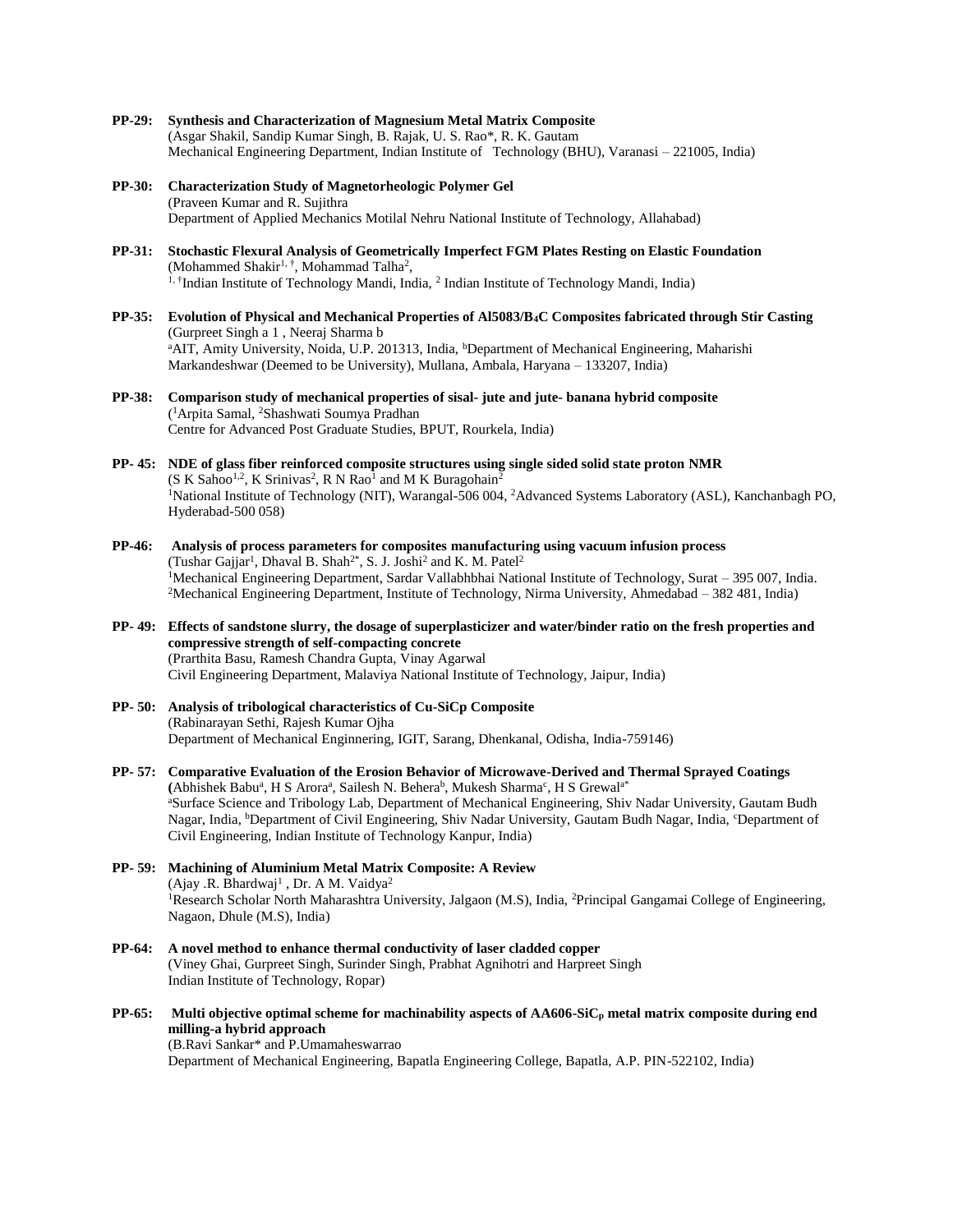#### **PP-67: Impact response of Cenosphere/Epoxy Syntactic Foams**

(Rohit Chougule<sup>1</sup>, Sushant Ghadge<sup>1</sup>, Rushikesh Bhandwale<sup>1</sup>, Ajit Gavade<sup>1</sup>, Nikhil Kumbhar<sup>1</sup>, Kiran Shahapurkar<sup>1,2</sup>, Mrityunjay Doddamani<sup>2</sup> <sup>1</sup>Department of Mechanical Engineering, Sanjeevan Engineering & Technology Institute, Panhala, Kolhapur, Maharashtra, 416201, INDIA, <sup>2</sup>Advanced Manufacturing Laboratory, Department of Mechanical Engineering, National Institute of Technology Karnataka, Surathkal, 575025, INDIA)

**PP-69: Effect of Fibre Orientation and Mechanical Properties of Hardwika Binata and Bamboo Fibre Reinforced Epoxy Composites**

(H. Raghavendra Rao<sup>1</sup>, P. Venkateshwar Reddy<sup>2</sup> <sup>1, 2</sup> Department of Mech. Engg., GPREC, Kurnool, A.P., INDIA – 518007)

**PP-70: Experimental Investigations on Al2O<sup>3</sup> and Bottom Ash Reinforced with Aluminium Metal Matrix Composites for Structural Applications** (Shamshuddin, Shaik Sameer Basha, Ajay B, G Raghavendra Setty, Dr. Raghavendra Joshi Dept. of Mechanical Engineering, Ballari Institute of Technology & Management, Bellary, Karnataka, India.)

## **PP-71: Buckling Analysis of Thin Cylindrical Panel with Oval Cutout**

(Mohammed A.K., M. Naushad Alam, Raisuddin Ansari Department of Mechanical Engineering, Z.H.C.E.T, AMU Aligarh. U.P 202002(India))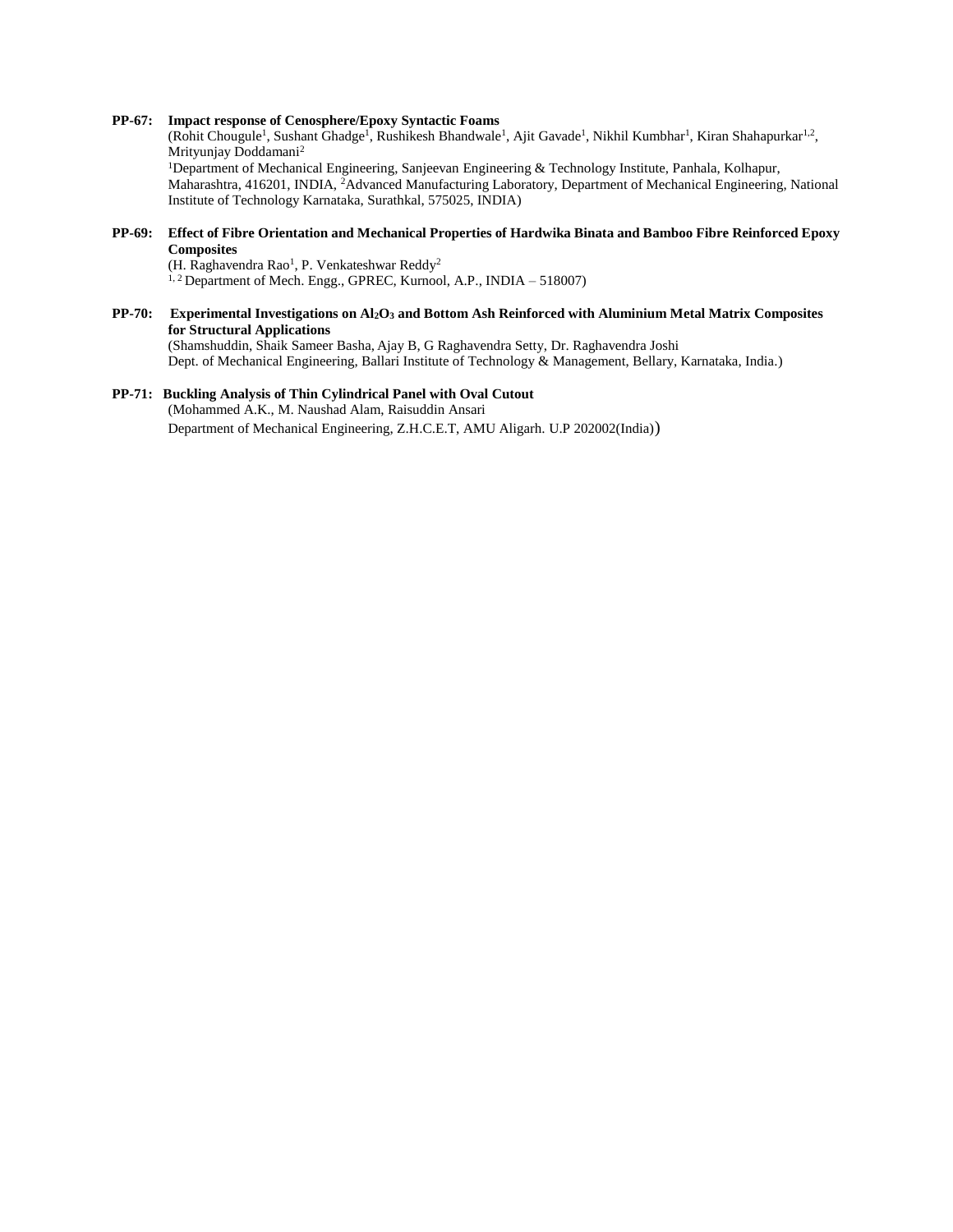#### **WEDNESDAY, 27th FEBRUARY 2019: 13.00 – 16.00:**

| Judges: | Prof. R. N. Singh, Okhalama University, USA                              |
|---------|--------------------------------------------------------------------------|
|         | Dr. Shashi P. Karna, US Army Research Laboratory, USA                    |
|         | Prof. P. Bharadwaj, Indian Institute of Technology (BHU) Varanasi, India |
|         | Prof. R. K. Mandal, Indian Institute of Technology (BHU) Varanasi, India |
|         | Dr. Jeffery Baur, AFRL, USA                                              |
|         | Prof. Anchal Srivastava, Banaras Hindu University, Varanasi, India.      |

**PP- 72: Effect of Point Angle in Twist Drill Bit on Delamination in CFRP** (Tejas N.ª, Rahul M. Cadambi<sup>a</sup> <sup>a</sup>Ramaiah University of Applied Sciences, #470-P, Peenya Industrial Area, 4<sup>th</sup> Phase, Peenya, Bangalore – 560 058)

**PP-73: Free Vibration Analysis of Generally Layered Composite Beam with various Lay-Up and Boundary Conditions** (Nitesh Talekar, Mangesh Kotambkar Department of Mechanical Engineering, Visvesvaraya National Institute of Technology, Nagpur - 440010, India)

#### **PP- 74: Development of Cost Effective Out-of-Autoclave Technology – Vacuum Infusion Process with Tailored Fiber Volume Fraction**

(Sunilpete M. A., Rahul M. Cadambi Ramaiah University of Applied Sciences, #470-P, Peenya Industrial Area, 4th Phase, Peenya, Bangalore – 560 058)

#### **PP-83: Micromechanics Based Models for the Effective Evaluation of Elastic Properties of Reinforced Polymer Matrix Composites**

(D.N.Pawar<sup>1</sup>, V.S.Kathavate<sup>2</sup>, A.S.Adkine<sup>3</sup>

<sup>1</sup>Assistant Engineer, Menon Pistons Ltd., Kolhapur- 416122 (MS), India, <sup>2</sup>Indian Institute of Technology, Indore-453552 (MP), India, <sup>3</sup>Assistant Professor, Shreeyash College of Engineering and Technology, Aurangabad- 431009 (MS), India)

- **PP- 86: Investigation of Crack Repair in Orthotropic Composite by Piezoelectric Patching** (Ritesh Kumar, Akhilendra Singh, Mayank Tiwari Department of Mechanical Engineering, IIT Patna, Bihar, 801106*)*
- **PP-87: Development of nanostructured Zirconia modified 1393/ hydroxyapatite biocomposite: Mechanical and biological properties evaluation** (Sushma Yadav\*, Preetam Singh, Ram Pyare

Department of Ceramic Engineering, IIT (BHU), Varanasi, India)

**PP-91: Fabrication and Characterization of Graphene Reinforced styrene-butadiene-styrene (SBS) Polymer Nanocomposite**

(Pranta Dasgupta<sup>1\*</sup>, Animesh Talapatra<sup>2</sup>, Shankar Kumar<sup>3</sup> <sup>1\*</sup>Student, Dept of Automobile Engineering, MCKVIE, Liluah, Howrah, PIN-711204, West Bengal, <sup>2</sup>Research Scholar, Department of Mechanical Engineering, Indian Institute of Engineering Science and Technology, Shibpur, Howrah, West Bengal, India-711103, <sup>3</sup>Faculty, Dept of Automobile Engineering, University Polytechnic BIT Mesra, Ranchi-835215, Jharkhand)

- **PP-93: Mechanical Characterization of Red mud baggases ash Metal matrix composite** (Mr Rishi Dewangan, Arjun Raj, Pushkar Saha, Amity University Rajasthan)
- **PP-94: Synthesis of Titania-Bentonite Nanocomposite for Rapid Detection of Aflatoxin in Peanut by Colorimetric Sensor** (Nishtha Khansili, Gurdeep Rattu and Prayaga Murali Krishna

Department of Basic and Applied Science, National Institute of Food Technology Entrepreneurship and Management (NIFTEM) Kundli, Haryana, India)

#### **PP-98: Triboelectric Tile for Energy Harvesting** (Satish Kumar, Rajeev Kumar, S. C. Jain School of Engineering, Indian Institute of Technology Mandi, India 175005)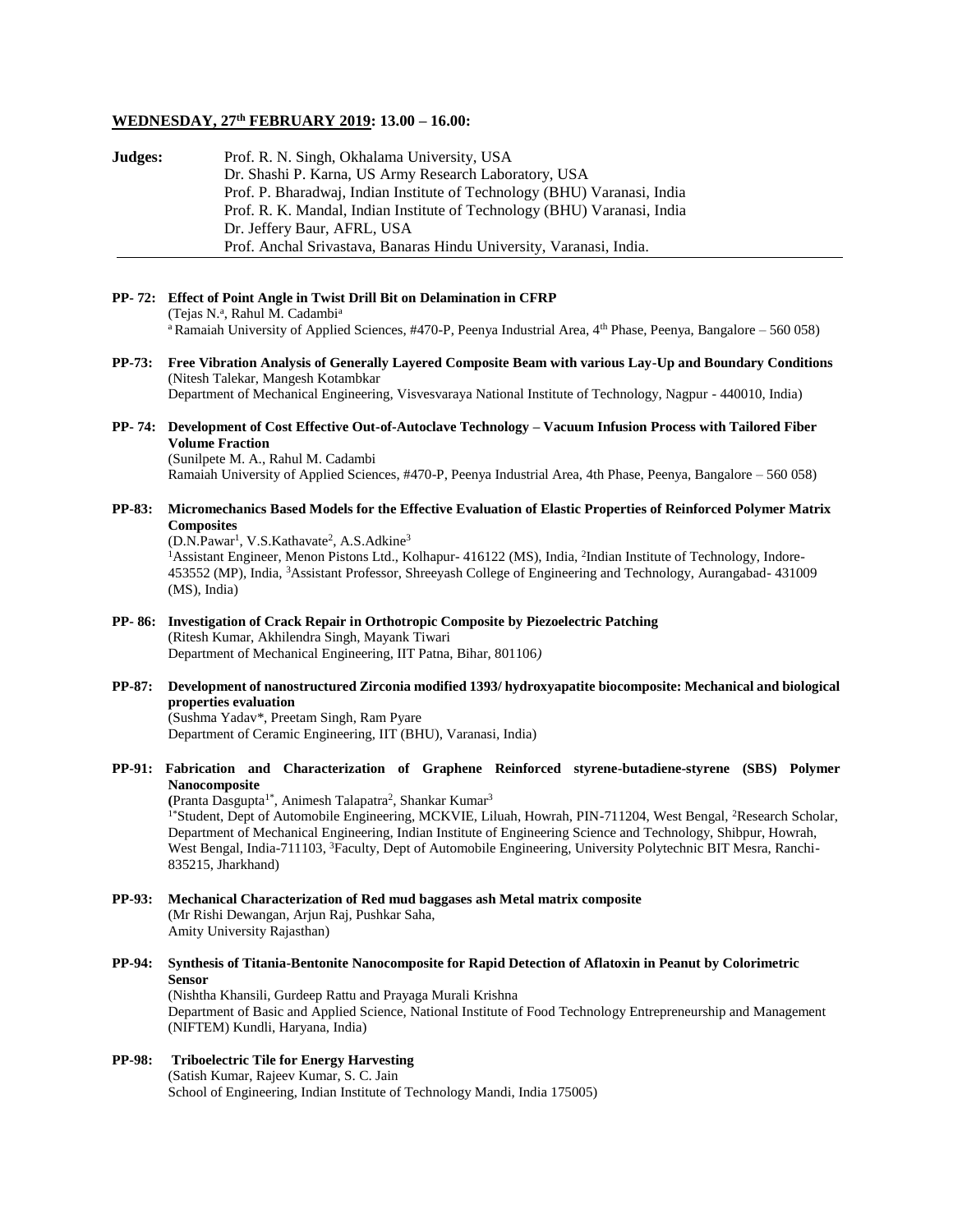#### **PP- 99: SEM-EDX and FTIR characterization of sisal fibres**

(Parul Sahu1, M. K. Gupta

Department of Mechanical Engineering, Motilal Nehru National Institute of Technology Allahabad, Allahabad-211004, India)

- **PP- 100: Buckling and Bending Analysis of Inter-ply Hybrid Composite Plate (**Sameer Ahmad, Leeladhar Rajput Guru Ghasidas Vishwavidyalaya (A Central University) Bilaspur (495001), Chhattisgarh, India)
- **PP-101: Optimization of Tribological Behavior of CFRP Composites under dry sliding condition using Taguchi Method (**Prabhat Kumar Prajapati, Santosh Kumar, K. K Singh Department of Mechanical Engineering, Indian Institute of Technology (ISM) Dhanbad, Dhanbad, India)
- **PP- 106: Experimental evaluation of a composite material using GFRC** (Lovely Sabat, Shashwati Soumya Pradhan Centre for Advanced Post Graduate Studies, BPUT, Rourkela, India)
- **PP- 107: Correlation between Hardness and Tensile Strength of Cracked Aluminium Plates repaired with Composite Patches**

(Bishnupriya Dehuri, Shashwati Soumya Pradhan Centre for Advanced Post Graduate Studies, BPUT, Rourkela, India)

#### **PP-108: Effect of Surface Alloying on Wear Behaviour of EN47 Steel** (Jagseer Singh<sup>\*1</sup>, Sukhpal Singh Chatha<sup>1</sup> & Buta Singh Sidhu<sup>2</sup>

<sup>1</sup>Yadavindra College of Engineering, Punjabi University Guru Kashi Campus, Talwandi Sabo, Punjab, India-151302 <sup>2</sup> Maharaja Ranjit Singh State Techanical University, Bathinda, Punjab, India- 151001)

**PP- 109: Microbiological Induced Calcium Carbonate Process to Enhance the Properties of Cement Mortar** (Shekhar Saxena, A. R. Tembhurkar Civil Engineering Department, Visvesvaraya National Institute of Technology, Nagpur, 440010, India)

#### **PP-110: Active Vibration Suppression of Laminated Composite Beams** (Bhanu Prakash<sup>1</sup>, Mohammad Amir<sup>1,2</sup>, M Yaqoob Yasin<sup>1</sup> <sup>1</sup>Department of Mechanical Engineering, Z. H. College of Engineering and Technology, AMU, Aligarh, 202002, India, <sup>2</sup>School of Engineering, Indian Institute of Technology Mandi)

- **PP-113: Development of a copper nanoparticles embedded Chitosan and gelatin based biocomposite scaffold for Tissue engineering application** (Shikha Kumari, Pradeep Srivastava School of Biochemical Engineering, IIT BHU, Varanasi)
- **PP-114: A review on Buckling of Grid-stiffened Composite Panels - Application to Aircraft Fuselage** (Amit Kumar<sup>1</sup>, B.Dhatreyi<sup>2</sup> and R. Sujithra<sup>1</sup> <sup>1</sup>MNNIT Allahabad, UP, INDIA, <sup>2</sup>KLEF Hyderabad, TS, INDIA
- **PP-115: Structural properties of Ag-Er3+ doped Tungsten Tellurite Glass Ceramics** (S.K. Mahajan and Ravi Jain Department of Applied Physics, Samrat Ashok Technological Institute, Vidisha (M.P.) 464001, India)
- **PP-116: Influence of High Energy Mechanical Milling on Dielectric and Magentoelectric Properties of 25%(Mn0.5Cu0.5Fe2O4)75%[Ca0.1Ba0.9Zr0.1Ti0.9O3] Multiferroic Composite (**Ashish R. Tanna1\* and Hiren H. Joshi<sup>2</sup> <sup>1</sup>School of Science, RK University, Rajkot, 360020, India <sup>2</sup>Department of Physics, Saurashtra University, Rajkot, 360005, India)
- **PP-119: Nano bead Zn0.98 Cu0.02 O thin film development and application in methane detection** (Brij Bansh Nath Anchal, Preetam Singh, Ram Pyare Department of Ceramic Engineering, Indian Institute of Technology (BHU), Varansai-221005, India)
- **PP-121: A review on various aspects of Kevlar composites used in ballistic applications** (Susmita Naik, R. D. Dandagwhal, Praveen Kumar Loharkar Department of Mechanical Engineering, MPSTME, NMIMS, Shirpur-425405, India.